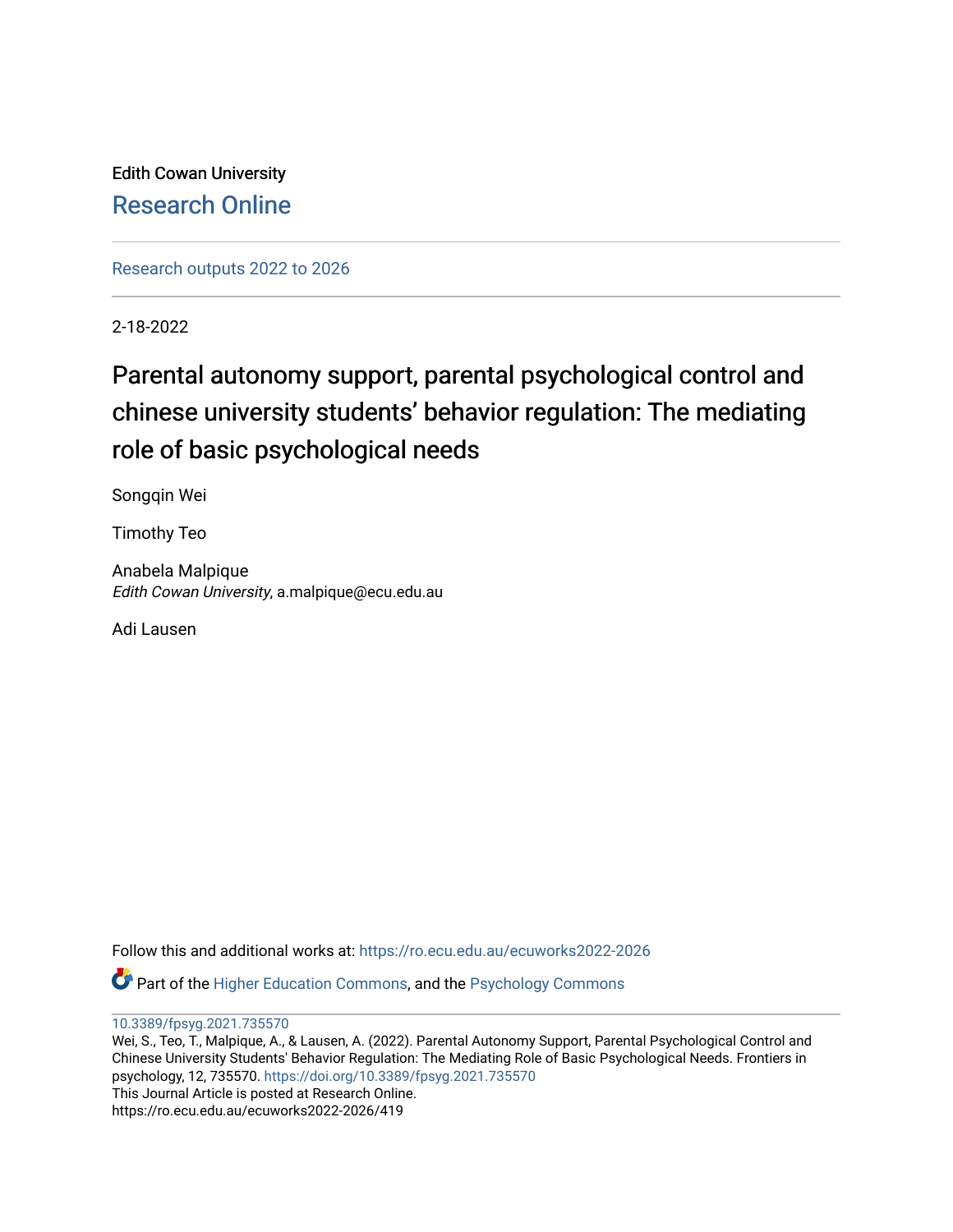



# [Parental Autonomy Support, Parental](https://www.frontiersin.org/articles/10.3389/fpsyg.2021.735570/full) Psychological Control and Chinese University Students' Behavior Regulation: The Mediating Role of Basic Psychological Needs

Songqin Wei1\*, Timothy Teo<sup>2</sup>, Anabela Malpique<sup>3</sup> and Adi Lausen<sup>4,5</sup>

<sup>1</sup> Department of Psychology, University of Essex, Colchester, United Kingdom, <sup>2</sup> Department of Educational Psychology, Faculty of Education, The Chinese University of Hong Kong, Hong Kong, China, <sup>3</sup> School of Education, Edith Cowan University, Perth, WA, Australia, <sup>4</sup> Department of Clinical Neuropsychology, Bamberg Hospital, Bamberg, Germany, <sup>5</sup> Department of Mathematical Sciences, University of Essex, Colchester, United Kingdom

## **OPEN ACCESS**

#### Edited by:

Zhengdong Gan, University of Macau, Macau SAR, China

#### Reviewed by:

Zhi Hong Wan, The Education University of Hong Kong, Hong Kong SAR, China Chuanhua Gu, Central China Normal University, China Peijian Paul Sun, Zhejiang University, China

> \*Correspondence: Songqin Wei [songqinwei88@gmail.com](mailto:songqinwei88@gmail.com)

#### Specialty section:

This article was submitted to Educational Psychology, a section of the journal Frontiers in Psychology

#### Received: 02 July 2021 Accepted: 28 December 2021 Published: 18 February 2022

#### Citation:

Wei S, Teo T, Malpique A and Lausen A (2022) Parental Autonomy Support, Parental Psychological Control and Chinese University Students' Behavior Regulation: The Mediating Role of Basic Psychological Needs. Front. Psychol. 12:735570. doi: [10.3389/fpsyg.2021.735570](https://doi.org/10.3389/fpsyg.2021.735570) The present research examined relationships between parental autonomy support, parental psychological control, and Chinese emerging adults' autonomous regulation in their university studies as well as dysregulation in social media engagement. A total of 287 (102 female and 185 male) Chinese university students reported on their perceived parenting styles, psychological needs, and behavior regulation. Results showed that basic psychological need satisfaction was positively associated with parental autonomy support and autonomous regulation of learning; need frustration was positively correlated with parental psychological control and dysregulation in social media engagement. More importantly, psychological need frustration was a mediator of the relation between parental psychological control and dysregulation in social media engagement. Our findings suggest that students living in an autonomy-supportive familial environment tend to have satisfied psychological needs as well as autonomous learning behavior. Impairment of psychological needs could be one of the mechanisms through which psychologically controlling parenting was linked to dysregulation of social media use in Chinese culture.

Keywords: parental autonomy support, parental psychological control, basic psychological need satisfaction, basic psychological need frustration, self-determination theory

## INTRODUCTION

Self-determination theory (SDT; [Ryan and Deci,](#page-11-0) [2017\)](#page-11-0), a broad framework for the study of human motivation, needs and well-being, posits that humans actively seek opportunities to satisfy their basic psychological needs for autonomy, competence, and relatedness. Specifically, autonomy refers to a volitional action that is manifested in the desire to maintain an integrated sense of self; competence is related to one's capability to interact and behave in the environment; *relatedness* is described as the general sense of belonging and connecting to others. The satisfaction of these needs appears to be essential for optimal functioning and their alienation may undermine individual development [\(Deci and Ryan,](#page-10-0) [2000\)](#page-10-0). However, low levels of psychological need satisfaction are different from the experience of need frustration [\(Vansteenkiste and Ryan,](#page-11-1) [2013;](#page-11-1) [Chen et al.,](#page-10-1) [2015;](#page-10-1) [Costa et al.,](#page-10-2) [2016\)](#page-10-2). In other words, the former may reflect one lives in an environment that lacks needs support whereas the latter emphasizes one's needs are directly and actively obstructed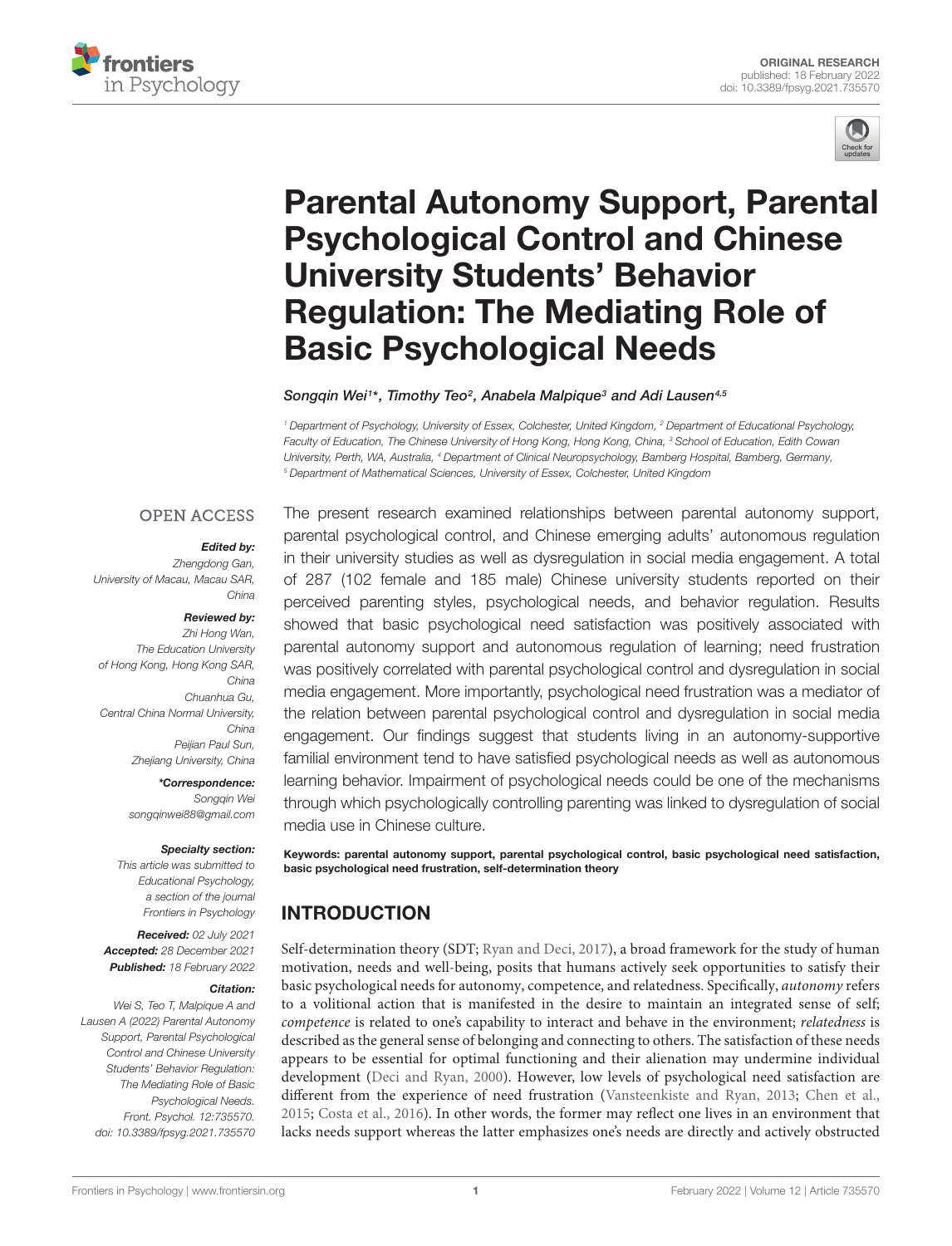and could lead to severer consequences; therefore, these two dimensions should be tested distinctively. According to SDT, humans' motivation to regulate their behavior is greatly driven by basic psychological needs and the satisfaction of these needs plays a vital role in positive adjustment and optimal functioning [\(Ryan and Deci,](#page-11-0) [2017\)](#page-11-0). When needs are frustrated, the behavior is dysregulated and negative outcomes such as self-criticism, ill-being and even psychopathology would result [\(Bartholomew](#page-10-3) [et al.,](#page-10-3) [2011;](#page-10-3) [Vansteenkiste and Ryan,](#page-11-1) [2013\)](#page-11-1).

[Ryan and Deci](#page-11-0) [\(2017\)](#page-11-0) also emphasized that proximal social contexts such as families and peers may facilitate or obstruct the satisfaction of basic psychological needs and relate to different behavioral outcomes. Specifically, parental autonomy support (PAS) describes that parents actively encourage and support their children to be self-initiating and autonomous [\(Grolnick and Ryan,](#page-10-4) [1989\)](#page-10-4). Autonomy-supportive parents help their children to explore self-value and interests with minimum control and pressure, thereby facilitating their psychological needs [\(Vansteenkiste and Ryan,](#page-11-1) [2013\)](#page-11-1). Opposite to PAS, parental psychological control (PPC) refers to parenting behavior that is manipulative and intruding into children's psychological world [\(Barber,](#page-10-5) [1996\)](#page-10-5). Psychologically controlling parents usually use techniques such as guilt-induction, love withdrawal and shaming to regulate children's behavior, which often thwarts their basic needs [\(Soenens and Vansteenkiste,](#page-11-2) [2010\)](#page-11-2).

The present study attempted to analyze relations between parenting styles (i.e., autonomy support and psychological control), basic psychological needs and behavior regulation (i.e., learning and social media engagement) among Chinese university students. University students often experience significant transitions and challenges in life and their behavior and emotions are still affected by parents [\(Arnett,](#page-10-6) [2004\)](#page-10-6). These challenges may be amplified within Chinese culture because of the longstanding cultural emphasis on academic success [\(Quach](#page-11-3) [et al.,](#page-11-3) [2015\)](#page-11-3) and obedience to parents [\(Chao,](#page-10-7) [1994;](#page-10-7) [Hofstede](#page-10-8) [et al.,](#page-10-8) [2010\)](#page-10-8). The reason we included regulation of learning and social media was that these two domains play an important role in university students' life and are related to their well-being [\(Liu and Ma,](#page-11-4) [2018;](#page-11-4) [Yang et al.,](#page-11-5) [2019\)](#page-11-5). On the one hand, it has been found that autonomous study not only positively predicted more adaptive learning and better academic performance, but also higher well-being among Chinese samples [\(Vansteenkiste](#page-11-6) [et al.,](#page-11-6) [2005\)](#page-11-6). On the other hand, social media use, particularly excessive engagement, was negatively associated with university students' subjective well-being [\(Ding et al.,](#page-10-9) [2017\)](#page-10-9). To enhance university students' well-being and development, it is important to understand relations between autonomous supportive and psychologically controlling parenting styles and behavior regulation in these two major domains of their life. In addition, the potential mediating role of basic psychological needs has been argued to play a role in these relations [\(Vansteenkiste et al.,](#page-11-7) [2020\)](#page-11-7).

## Parental Autonomy Support, Parental Psychological Control, and Basic Psychological Needs

When living in a need-supportive environment, one's needs are more likely to be satisfied [\(Ryan and Deci,](#page-11-0) [2017\)](#page-11-0). Autonomy-supportive parents often provide children with informative feedback and meaningful choices instead of imposing control when they explore self-value and interests; therefore, children's basic psychological need satisfaction is facilitated. For instance, children were found to be more persistent at problem-solving by themselves after interaction with autonomy-supportive mothers than with controlling mothers [\(Grolnick,](#page-10-10) [2002\)](#page-10-10). Furthermore, [Soenens and Vansteenkiste](#page-11-8) [\(2005\)](#page-11-8) suggested that perceived autonomy enables children to master their world with an increased sense of competence (i.e., enhanced academic competence, social competence with peers and in job-searching behaviors). In addition, research has shown that autonomy support can strengthen children's relatedness and closeness with others [\(Gurland and Grolnick,](#page-10-11) [2000;](#page-10-11) [Fousiani et al.,](#page-10-12) [2016\)](#page-10-12). Importantly, the positive association between PAS and psychological need satisfaction has been supported within different cultural groups [\(Cordeiro et al.,](#page-10-13) [2015;](#page-10-13) [Inguglia et al.,](#page-10-14) [2015;](#page-10-14) [Zhou et al.,](#page-12-0) [2019\)](#page-12-0). Based on these findings, we therefore hypothesized that PAS would be positively related to basic psychological need satisfaction (BPNS) and negatively associated with basic psychological need frustration (BPNF) (Hypothesis 1).

Psychologically controlling parenting was associated with various negative consequences and its detrimental effects can be generalized across different cultures [\(Soenens and](#page-11-2) [Vansteenkiste,](#page-11-2) [2010\)](#page-11-2). Nevertheless, some researchers argued that psychologically controlling techniques are often used in Eastern cultures and their effects may be less maladaptive or even favorable [\(Chao,](#page-10-7) [1994;](#page-10-7) [Wu et al.,](#page-11-9) [2002\)](#page-11-9). Cross-cultural studies have contradicted this claim. For example, [Barber et al.](#page-10-15) [\(2005\)](#page-10-15) investigated 10 nations and found universal adverse consequences of psychological control across these cultures. As for Chinese samples, similar results were obtained: parental psychological control was predictive of less adaptive learning strategies [\(Vansteenkiste et al.,](#page-11-6) [2005\)](#page-11-6) and depression and anxiety [\(Rudy et al.,](#page-11-10) [2008\)](#page-11-10).

In addition, parental psychological control was posited to associate with psychological need frustration since psychologically controlling strategies such as shaming and guilt induction are needs-thwarting in nature [\(Soenens](#page-11-2) [and Vansteenkiste,](#page-11-2) [2010\)](#page-11-2). That is, children often feel pressured to think and behave in order to seek approval and meet parents' expectations. As a result, the autonomy need is directly dampened [\(Vansteenkiste et al.,](#page-11-6) [2005\)](#page-11-6). Furthermore, controlling parenting potentially deteriorates children's capability such as time management, information processing and concentration, accordingly, impairing their self-belief in their competence [\(Soenens and Vansteenkiste,](#page-11-2) [2010\)](#page-11-2). PPC also results in the deterioration of relatedness as long-term pressing makes children less connected to their parents and parents' love may be perceived as conditional [\(Soenens and Vansteenkiste,](#page-11-2) [2010\)](#page-11-2). Study of [Costa et al.](#page-10-16) [\(2019\)](#page-10-16) particularly pointed out the role of psychological control in the intergenerational transmission of need frustration: adolescents' needs are often thwarted due to psychologically controlling parents who also experienced need frustration. Thus, we predicted that PPC would negatively impact BPNS and would be positively associated with BPNF (Hypothesis 2).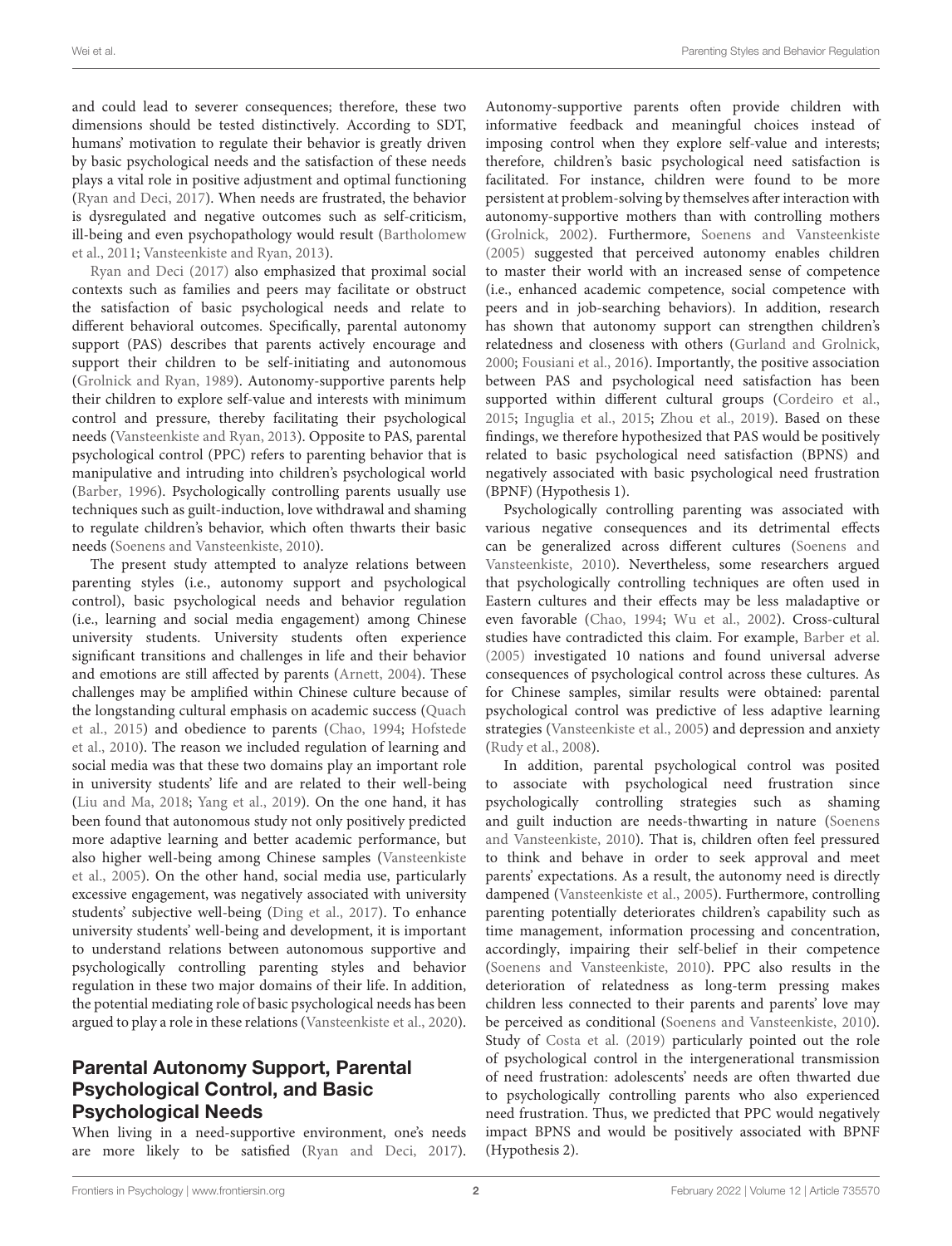# Basic Psychological Need Satisfaction, Parental Autonomy Support and Autonomous Regulation of Learning

Learning is primarily an active process, and it is most favorable when pursued by intrinsic motivation, in which performed behavior is purely out of interest [\(Deci et al.,](#page-10-17) [1996\)](#page-10-17). However, learning can also be driven by extrinsic motivation, in which the purpose to perform an activity is for a separate outcome rather than inherent satisfaction of conducting the activity itself. In SDT, extrinsic motivation variables, including identified regulation (i.e., one identifies the importance of a behavior to the self) and integrated regulation (i.e., one fully integrates a motivation into the self-value) as well as intrinsic motivation are regarded as autonomous regulation because the behavior is volitional and valued by the self [\(Ryan and Deci,](#page-11-11) [2000\)](#page-11-11). A wide variety of studies have demonstrated that autonomous regulation of learning (ARL) associates with positive outcomes such as more enjoyment of school, better academic achievement, and proactive coping with stress (e.g., [Deci et al.,](#page-10-17) [1996\)](#page-10-17).

In SDT, BPNS is an important predictor of ARL. By maximizing students' sense of volition and minimizing the sense of coercion, the experience of autonomy is enhanced, which facilitates intrinsic motivation or internalization (i.e., the process of taking the values of extrinsically motivated activities into personally endorsed regulation) and further predicts positive engagement and self-regulated learning behavior [\(Deci et al.,](#page-10-17) [1996;](#page-10-17) [Ryan and Deci,](#page-11-0) [2017\)](#page-11-0). Studies of [Zhen et al.](#page-11-12) [\(2017\)](#page-11-12) and [Wang and Tsai](#page-11-13) [\(2020\)](#page-11-13) pointed out that one's feeling of being competent to interact in the environment and conquer challenges can promote self-efficacy (i.e., one's certain beliefs in the ability to successfully perform tasks or achieve goals) and academic engagement. Relatedness, especially connected to social partners such as teachers and parents, gives rise to the feeling of security and further flourishes one's autonomous motivation to explore and learn [\(Zhen et al.,](#page-11-12) [2017\)](#page-11-12). Also, relatedness can promote autonomous regulation through internalizing others' values and practices to whom learners feel connected [\(Deci et al.,](#page-10-17) [1996\)](#page-10-17). Accordingly, we predicted that BPNS would be positively related to ARL (Hypothesis 3).

In order to promote one's self-regulated behavior, the importance of familial environments has been highlighted [\(Deci](#page-10-17) [et al.,](#page-10-17) [1996;](#page-10-17) [Ryan and Deci,](#page-11-11) [2000\)](#page-11-11). Autonomy-supportive parents promote ARL and academic performance of students at different stages. For example, the longitudinal study of [Joussemet et al.](#page-10-18) [\(2008\)](#page-10-18) emphasized the vital role of maternal autonomy support in 5-year-old pre-schoolers' social and academic adjustment, while [Grolnick and Ryan](#page-10-4) [\(1989\)](#page-10-4), through in-depth structured interviews with parents, found that PAS was positively associated with school children's self-reports of autonomous regulation.

The mediating role of need satisfaction in explaining the association between environment and students' academic regulation, engagement and performance has been found in different sample groups. For example, perceived autonomy support facilitates Chinese primary school students' need satisfaction, which further predicts their autonomous motivation and engagement [\(Zhou et al.,](#page-12-0) [2019\)](#page-12-0). Similar results were

obtained among Grade 8 Australian physical education students [\(Garn et al.,](#page-10-19) [2019\)](#page-10-19) and university students in scientific subjects [\(Ratelle et al.,](#page-11-14) [2005\)](#page-11-14).

However, studies examining the above-mentioned relations either heavily relied on samples of children and adolescents or were mainly conducted within individualist cultures, which center on the self. Researchers implied that these relations may fail to apply to people in collectivistic cultures as they attach importance to social obligations [\(Markus and Kitayama,](#page-11-15) [1991\)](#page-11-15). One study supporting this claim found that autonomy was not significantly associated with learning engagement among Chinese students since they value more caring and harmonious relationships than autonomy and independence [\(Zhen et al.,](#page-11-12) [2017\)](#page-11-12). Moreover, little research has systematically examined these relationships within a sample of emerging adults (e.g., university students). According to [Arnett](#page-10-20) [\(2000\)](#page-10-20), emerging adulthood is a vital developmental stage from the late teens through the mid-to-late 20s and it is distinct in terms of demographic characteristics, subjective sense, and identity exploration [\(Arnett,](#page-10-6) [2004\)](#page-10-6). Moreover, parental impact on young adults is different from that on adolescents [\(Inguglia et al.,](#page-10-14) [2015\)](#page-10-14). Therefore, how parenting practices associated with psychological needs and learning regulation of emerging adults in the collectivistic culture (i.e., China) was examined in this study. Built upon previous research, we estimated that PAS would increase students' ARL through the mediating role of BPNS [their relation is illustrated in **[Figure 1](#page-3-0)** (Hypothesis 4)].

## Basic Psychological Need Frustration, Parental Psychological Control, and Dysregulation in Social Media Engagement

Apart from learning, university students nowadays devote a great portion of their time to social media. Despite the benefits of social media such as increased availability and accessibility of knowledge [\(Zhang and Xue,](#page-11-16) [2015\)](#page-11-16) and the promotion of collective learning and interaction [\(Al-Rahmi and Othman,](#page-10-21) [2013\)](#page-10-21), students' excessive and compulsive engagement (i.e., obsessively and uncontrollably using social media at the expense of other activities) has drawn a wide concern [\(Andreassen,](#page-10-22) [2015\)](#page-10-22). Incessant connection to social media has been found problematic and detrimental to well-being [\(Kross et al.,](#page-10-23) [2013;](#page-10-23) [Marino et al.,](#page-11-17) [2017\)](#page-11-17). Similar findings suggested this relation also applied

<span id="page-3-0"></span>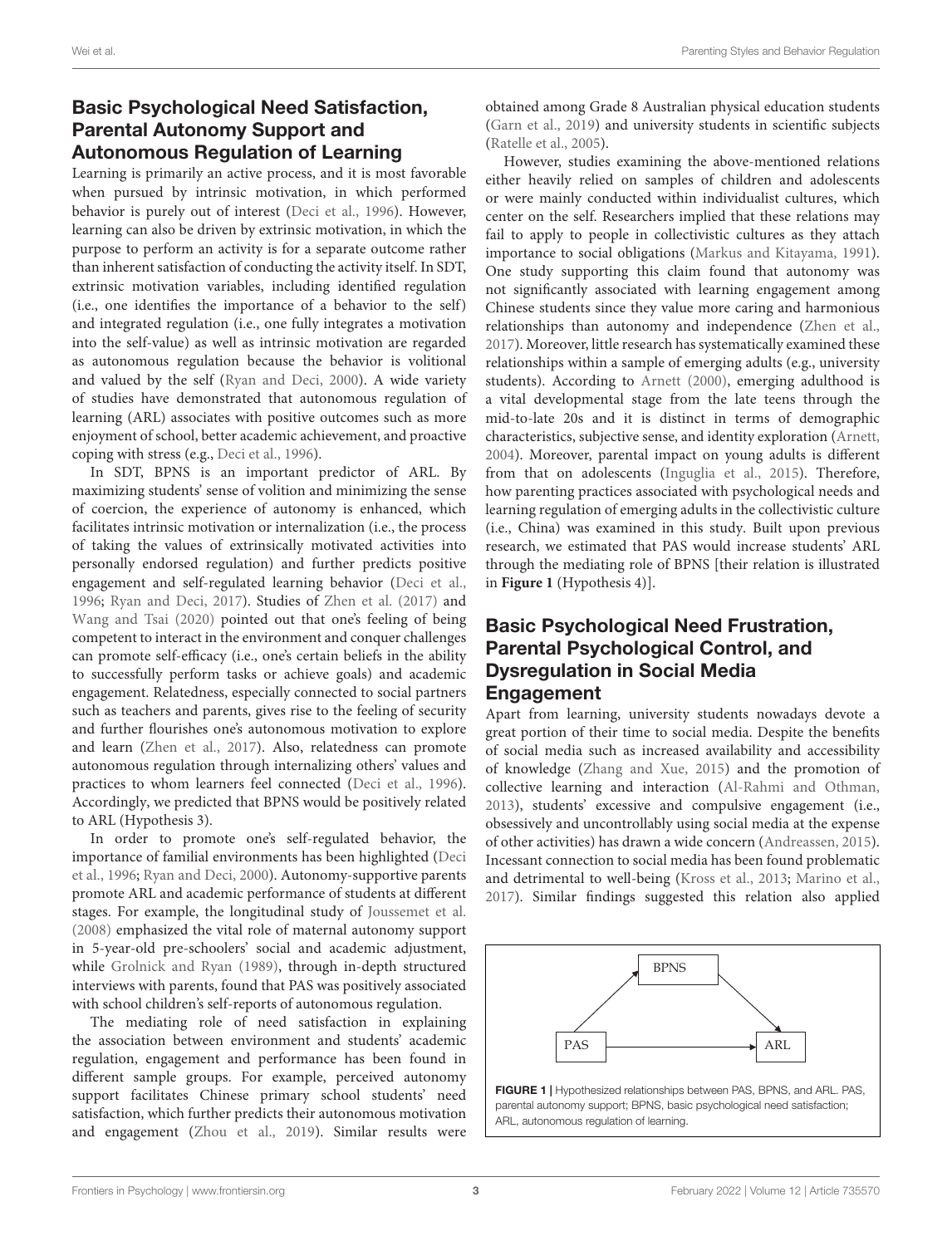to Chinese population, where students' passive social media use undermined their well-being [\(Ding et al.,](#page-10-9) [2017\)](#page-10-9). Rooted in the SDT framework, research has suggested associations between psychological needs and compulsive online behavior (e.g., online gaming or social media engagement). For example, controlled internalization and Fear of Missing Out (i.e., the strong desire to have continuous connection with others not to miss out rewarding experience) were related to both deficits in psychological needs and dysregulated online behavior [\(Vallerand,](#page-11-18) [2008;](#page-11-18) [Przybylski et al.,](#page-11-19) [2013;](#page-11-19) [Alt,](#page-10-24) [2015\)](#page-10-24). That is, when basic needs are not satisfied, users are more likely to engage in online activities against their own volition. Thus, our fifth hypothesis was that BPNF would be positively related to DSME (Hypothesis 5).

More importantly, the mediating role of psychological needs has been identified between the relations of social environment and problematic online behavior among Chinese. For instance, stressful life events were related to Internet addiction, whose relation was mediated by psychological needs dissatisfaction among Chinese adolescents [\(Li et al.,](#page-10-25) [2016\)](#page-10-25). Autonomy support, on the other hand, was seen as a protective factor of Internet addiction [\(Liu et al.,](#page-11-20) [2019\)](#page-11-20) as it effectively enhances need satisfaction [\(Yu et al.,](#page-11-21) [2015\)](#page-11-21).

Previous studies either focused on the relation between needs dissatisfaction and social media dysregulation [\(Przybylski et al.,](#page-11-19) [2013;](#page-11-19) [Alt,](#page-10-24) [2015\)](#page-10-24) or the association between frustrated needs and addictive online gaming behavior [\(Mills et al.,](#page-11-22) [2018;](#page-11-22) [Tóth-](#page-11-23)[Király et al.,](#page-11-23) [2019;](#page-11-23) [Chamarro et al.,](#page-10-26) [2020\)](#page-10-26). Plus, in terms of influence of controlling parenting on unhealthy Internet use, adolescents were the main focus of previous studies. [Shek et al.](#page-11-24) [\(2018\)](#page-11-24), for instance, pointed out both maternal and paternal psychological control could reinforce the excessive usage of the Internet, and fathers' negative influences tended to last longer. However, research on relationships of parental psychological control, basic need frustration and dysregulation in social media engagement (DSME) among young adults is lacking. Therefore, the present study used the construct of DSME to describe the use of social media in an uncontrolled and non-selfdetermined manner at the cost of one's well-being and aimed to fill this gap by investigating these associations among the three constructs. Our last hypothesis predicted that students with PPC are more likely to suffer from basic needs thwarting (BPNF), which in turn, led to DSME (see **[Figure 2](#page-4-0)**); in other words, BPNF would mediate the relationship between PPC and DSME (Hypothesis 6).

<span id="page-4-0"></span>

## The Present Study

The Chinese culture is largely influenced by Confucian philosophy, which emphasizes respect for authority, devotion to parents, emotional restraint, and the importance of education [\(Russell et al.,](#page-11-25) [2010\)](#page-11-25). Some researchers argued that autonomy support may not have the same positive effects on children's social functioning in Asian cultures as in the West [\(Chao and](#page-10-27) [Tseng,](#page-10-27) [2002\)](#page-10-27) and that psychologically controlling parenting may be less harmful because of the high emphasis on conformity and obedience to parents [\(Chao,](#page-10-7) [1994\)](#page-10-7). However, SDT maintains that promotion of autonomy is beneficial to one's well-being and behavior regulation whereas psychological control is detrimental [\(Ryan and Deci,](#page-11-0) [2017\)](#page-11-0). Therefore, we aimed to investigate the specific roles of the two parenting styles in the domains of behavior regulation in learning and social media engagement and the potential mechanisms behind these relationships in a sample of Chinese university students.

## MATERIALS AND METHODS

## **Participants**

To determine sample size, a two-tailed correlation power analysis was conducted. We set the value of  $\alpha$  and  $1-\beta$  to be 0.01 and 0.90 respectively, in order to achieve sufficient power and detect any effects [\(Field,](#page-10-28) [2013\)](#page-10-28).  $r$  was set to be 0.25, which indicated a medium effect for correlation analysis [\(Cohen,](#page-10-29) [1992\)](#page-10-29). A target sample size of 231 participants was obtained. To account for possible attrition, the sample size was increased by 30%. A total of 302 university students from southwest China took part in an online survey. Filtering out incomplete questionnaires resulted in 287 complete observations.

## Procedure

The survey was designed through SurveyGizmo and online for 2 weeks. Participants were sent the link of the survey and informed that the study aimed to investigate how parenting styles were related to their behavior regulation. They were notified that completing the questionnaire would take approximately 15 minutes and should feel no pressure to withdraw at any time. The voluntary, confidential, and anonymous nature of participation was assured. Then participants gave their consent before answering questions about their life and engagement in social media and were asked to choose their age group (i.e., under 18-year-old, 18 to 21, 22–24, and older than 24). To encourage participation, participants were given the opportunity to ask and have answered questions about the research.

All procedures performed in studies involving human participants were in accordance with the ethical standards of the Ethics Committee of University of Essex and with the 1964 Helsinki Declaration and its later amendments or comparable ethical standards.

## **Materials**

In addition to demographic information (age and gender), 64 questions from four different scales were selected (for an overview, see **[Supplementary Material](#page-9-0)**). All items were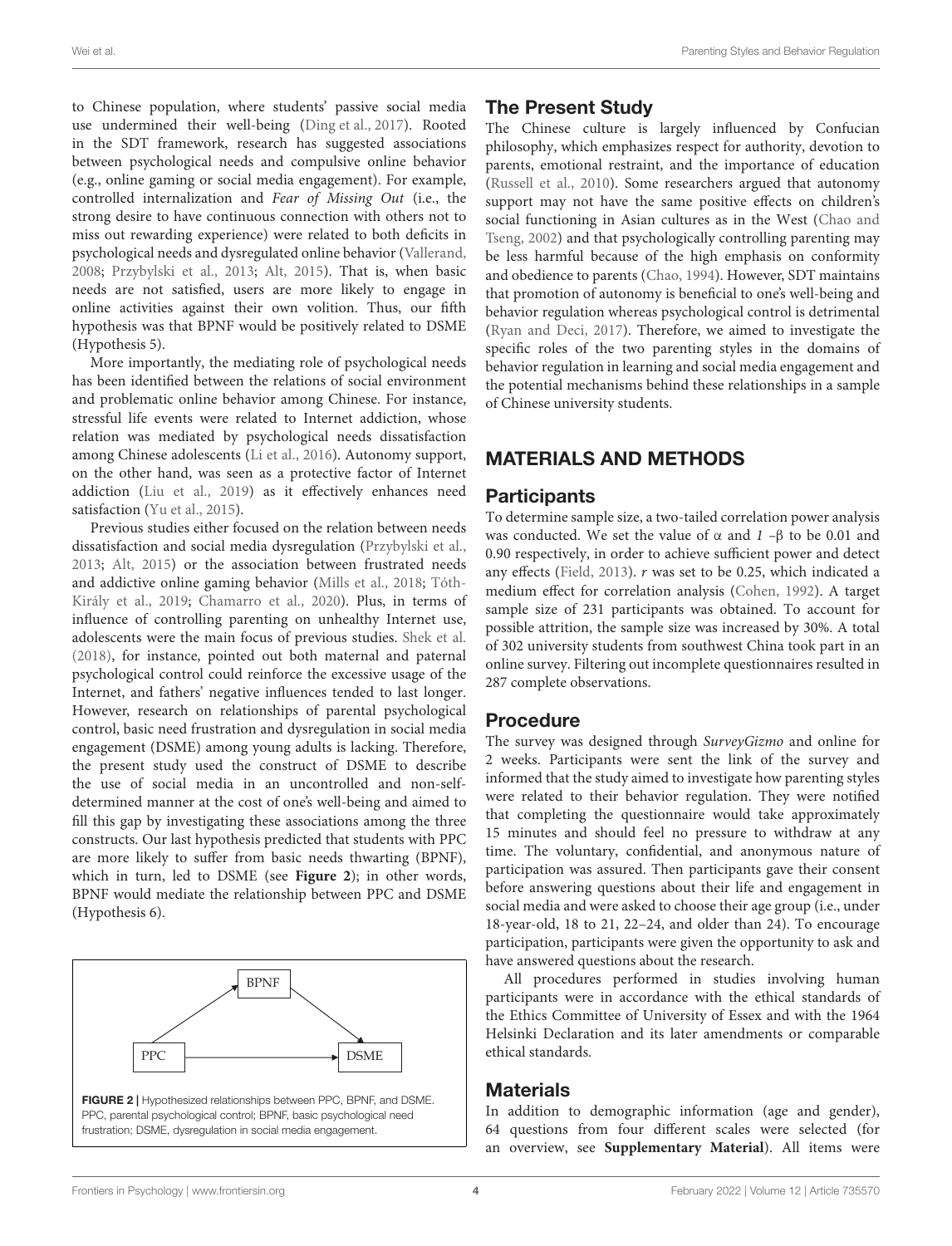translated into simplified Chinese by two speakers who were proficient in both Chinese and English. The researchers performed careful back translation to check and adjust the accuracy of original translation. All items were scored on a Likert-type scale from 1 (strongly disagree) to 5 (strongly agree). To justify the quality of these instruments, we measured coefficient θ in addition to coefficient α. Introduced by [Armor](#page-10-30) [\(1974\)](#page-10-30), coefficient  $\theta$  can be highly applicable in situations where multidimensionality may exist and enjoys the benefits of easy understanding and computation [\(Teo and Fan,](#page-11-26) [2013\)](#page-11-26).

### Parental Autonomy Support and Parental Psychological Control

Parental autonomy support and parental psychological control were assessed by using subscales of the General Parenting Style (GPS) scale [\(Soenens et al.,](#page-11-27) [2006\)](#page-11-27). The questionnaire was slightly adapted to be equally applicable to participants of a single or two parent homes, or the parental representative(s) in their lives. PAS is composed of 7 items for each parent (e.g., "My mother/father listens to my opinion or perspective when I've got a problem"), whereas PPC of eight items for each parent (e.g., "My mother/father is always trying to change how I feel or think about things"). PAS score was computed using the average of maternal  $(M = 3.45, SD = 0.65)$  and paternal autonomy support  $(M = 3.36,$  $SD = 0.67$ ). Similarly, PPC scores were obtained from the average of psychological control of mother  $(M = 2.53, SD = 0.66)$  and father ( $M = 2.61$ ,  $SD = 0.73$ ). The internal consistencies of the GPS scale were good:  $\alpha = 0.76$  and  $\alpha = 0.75$  for maternal and paternal autonomy support; and  $\alpha$  = 0.78 and  $\alpha$  = 0.86 for psychological control of mother and father. Coefficient θ of PAS and PPC were  $\theta = 0.86$  and  $\theta = 0.88$ , respectively.

#### Basic Psychological Need Satisfaction and **Frustration**

The basic psychological needs were tested using the 24-item basic psychological need satisfaction and frustration scale (BPNSFS) [\(Chen et al.,](#page-10-1) [2015\)](#page-10-1). This scale assessed six aspects with four items in each category: autonomy satisfaction (e.g., "I feel my choices express who I really am";  $M = 3.09$ ,  $SD = 0.81$ ,  $\alpha = 0.79$ ); autonomy frustration (e.g., "I feel pressured to do too many things";  $M = 2.36$ ,  $SD = 0.74$ ,  $\alpha = 0.77$ ); relatedness satisfaction (e.g., "I feel that the people I care about also care about me";  $M = 3.51$ ,  $SD = 0.84$ ,  $\alpha = 0.81$ ); relatedness frustration (e.g., "I feel the relationships I have are just superficial";  $M = 1.87$ ,  $SD = 0.74$ ,  $\alpha = 0.79$ ); competence satisfaction (e.g., "I feel capable at what I do";  $M = 3.34$ ,  $SD = 0.83$ ,  $\alpha = 0.84$ ); and competence frustration (e.g., "I feel insecure about my abilities";  $M = 2.22$ ,  $SD = 0.80$ ,  $\alpha = 0.78$ ). The overall BPNS and BPNF were calculated by averaging the three aspects on psychological need satisfaction and frustration, respectively. The coefficient  $\theta$  also indicated high level of internal consistency of BPNS and BPNF:  $θ = 0.89$  and  $\theta = 0.88$ .

### Dysregulation in Social Media Engagement

Dysregulation in social media engagement assessed how participants control and regulate themselves in terms of using social media. It was a self-designed 5-item measure loosely based

on the obsessive passion subscale by [Vallerand](#page-11-18) [\(2008\)](#page-11-18) (e.g., "I feel like I must use social networking websites"). Items were averaged for all the social media users. The internal consistency for DSME was  $\alpha = 0.76$  and  $\theta = 0.77$ .

### Autonomous Regulation of Learning

The scale used was a slightly adapted version of the Reasons for Learning Questionnaire (RLQ) [\(Black and Deci,](#page-10-31) [2000\)](#page-10-31). Only five items that represented autonomous regulation of learning of the original scale were used in this study (e.g., "I participate actively in my university courses, because I feel like it is a good way to improve my understanding of the material"). Item scores were averaged and the reliability ( $α = 0.62$  and  $θ = 0.63$ ) was considered acceptable [\(Ursachi et al.,](#page-11-28) [2013;](#page-11-28) [Daud et al.,](#page-10-32) [2018\)](#page-10-32).

## Data Analysis

Data were analyzed using SPSS statistical software (version 19.0). With regard to examination of correlates of parental practices, psychological needs and behavior regulation in learning and social media, researchers followed examples from previous studies (e.g., [Przybylski et al.,](#page-11-19) [2013\)](#page-11-19). Firstly, bivariate correlations between observed variables were estimated; then we conducted two-step hierarchical regression models to control the effects of age and gender when evaluating primary hypotheses. Non-social media users were filtered out from the sample when analyzing dysregulated behavior. To test the direct and indirect mediation effects of BPNS and BPNF, a macro of SPSS called PROCESS was conducted, as it simplifies the mediation analyses with observed variables and is more powerful compared to commonly used Sobel's test [\(Zhao et al.,](#page-11-29) [2010;](#page-11-29) [Hayes et al.,](#page-10-33) [2017\)](#page-10-33). Besides, PROCESS is based on bootstraping, a non-parametric resampling procedure, in which the assumption of normality of the sampling distribution is not imposed [\(Hayes et al.,](#page-10-33) [2017\)](#page-10-33).

# RESULTS

## Preliminary Analyses

Preliminary analyses were conducted to determine gender and age effects. The age group by gender distribution is displayed in **[Table 1](#page-5-0)**. Descriptive statistics and correlations among all the observed variables are shown in **[Table 2](#page-6-0)**.

There was a gender difference for both PAS ( $r = 0.16$ ,  $p < 0.01$ ) and BPNF  $(r = -0.19, p < 0.01)$ . In other words, females perceived more parental autonomy support and experienced less

<span id="page-5-0"></span>

|                   | Gender         |        |  |
|-------------------|----------------|--------|--|
|                   | <b>Male</b>    | Female |  |
| <b>Age Group</b>  |                |        |  |
| Under 18-year-old | $\overline{2}$ |        |  |
| $18 - 21$         | 109            | 33     |  |
| $22 - 24$         | 60             | 58     |  |
| Older than 24     | 14             | 10     |  |
| <b>Total</b>      | 185            | 102    |  |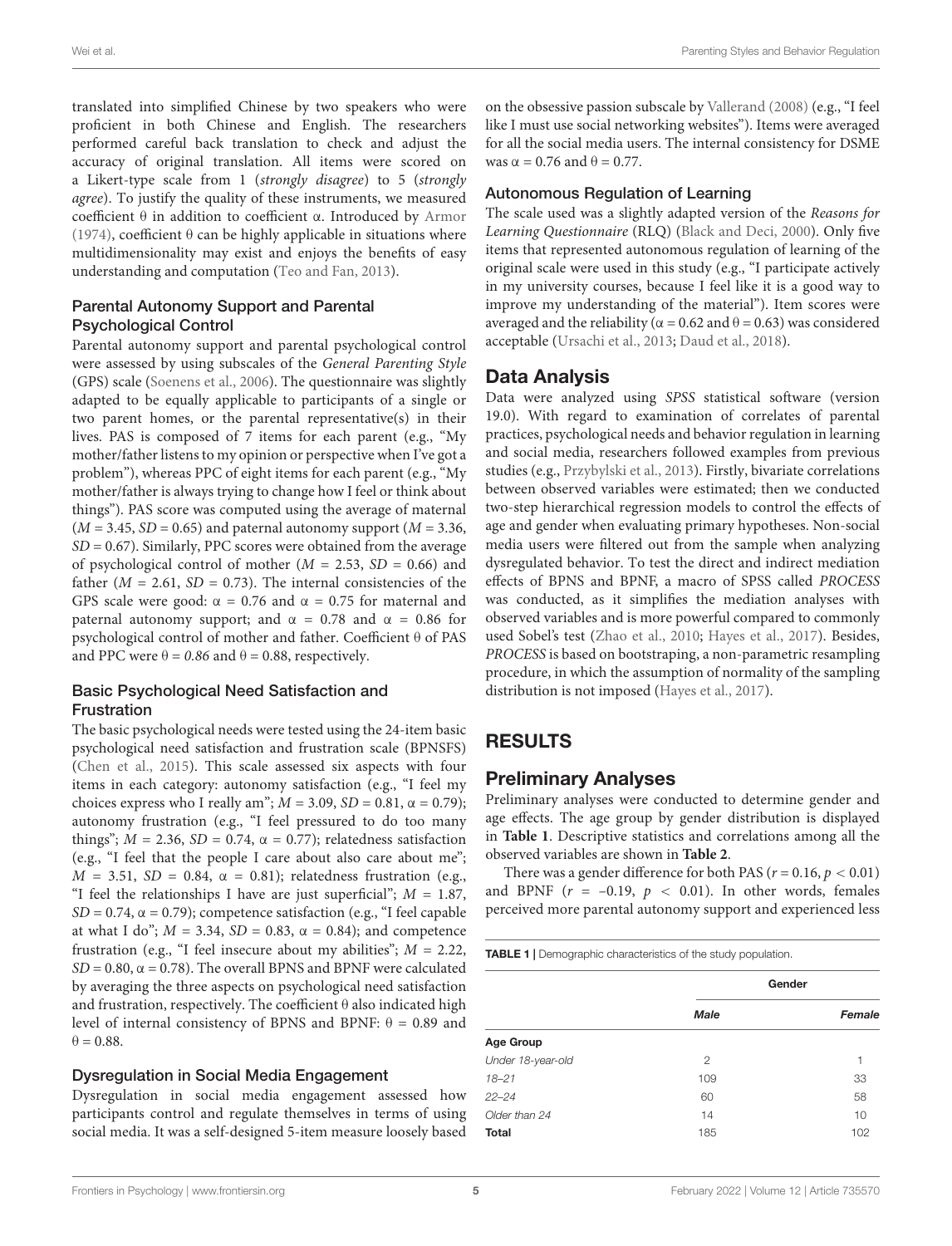<span id="page-6-0"></span>**TABLE 2 | Descriptive statistics and correlations of observed variables** 

| Variables  | М    | SD   |                          | 2                        | 3                               | 4                               | 5                        | 6                        |                   | 8                        |
|------------|------|------|--------------------------|--------------------------|---------------------------------|---------------------------------|--------------------------|--------------------------|-------------------|--------------------------|
| (1) Gender |      |      | $\overline{\phantom{0}}$ |                          |                                 |                                 |                          |                          |                   |                          |
| $(2)$ Age  |      |      | $0.21***$                | $\overline{\phantom{0}}$ |                                 |                                 |                          |                          |                   |                          |
| $(3)$ PAS  | 3.41 | 0.59 | $0.16***$                | $0.28**$                 | $\hspace{0.1mm}-\hspace{0.1mm}$ |                                 |                          |                          |                   |                          |
| (4) PPC    | 2.56 | 0.63 | $-0.09$                  | $-0.19**$                | $-0.43**$                       | $\hspace{0.1mm}-\hspace{0.1mm}$ |                          |                          |                   |                          |
| (5) BPNS   | 3.31 | 0.70 | 0.08                     | $0.25***$                | $0.51**$                        | $-0.20**$                       | $\overline{\phantom{0}}$ |                          |                   |                          |
| $(6)$ BPNF | 3.85 | 0.65 | $-0.19**$                | $-0.30**$                | $-0.42**$                       | $0.37**$                        | $-0.37**$                | $\overline{\phantom{0}}$ |                   |                          |
| (7) DSME   | 2.31 | 0.79 | $-0.00$                  | $-0.10$                  | $-0.15**$                       | $0.28***$                       | $-0.09$                  | $0.37**$                 | $\qquad \qquad -$ |                          |
| (8) ARL    | 2.62 | 0.62 | 0.00                     | 0.08                     | $0.18***$                       | $0.17**$                        | $0.19**$                 | $0.18***$                | $0.27**$          | $\overline{\phantom{0}}$ |

Participants who did not complete General Parenting Style (GPS) Scale either due to a single parent or missing answers were removed. There were nine missing values for PAS- ( $n = 278$ ) and eight missing values for PPC-subscales ( $n = 279$ ). Participants who were non-social media users were filtered out.

PAS, parental autonomy support; PPC, parental psychological control; BPNS, basic psychological need satisfaction; BPNF, basic psychological need frustration; DSME, dysregulation in social media engagement; ARL, autonomous regulation of learning.

Asterisks  $(*)$  mark the significance level  $p < 0.01$ .

psychological need frustration than males. Age was positively related to autonomy support ( $r = 0.28$ ,  $p < 0.01$ ) and need satisfaction ( $r = 0.25$ ,  $p < 0.01$ ), and negatively associated with psychological control ( $r = -0.19$ ,  $p < 0.01$ ) and need frustration ( $r = -0.30$ ,  $p < 0.01$ ). This suggests that as people grow older, the perceived parental autonomy support as well as their basic psychological needs fulfillment increases; on the other hand, participants may feel less psychologically controlled by their parents and less frustrated with their basic psychological needs with age.

### Primary Analyses

To test whether PAS is positively correlated to BPNS, and negatively related to BPNF (Hypothesis 1), BPNS and BPNF values were regressed onto PAS scores. Taking age and gender effects into account, results showed that PAS was a significant predictor of BPNS (β = 0.51,  $p < 0.001$ ,  $R^2 = 0.26$ ,  $95\%$ CI [0.40, 0.61]) and BPNF (β = –0.43,  $p < 0.001$ ,  $R^2 = 0.18$ ,  $95\%$ CI [–0.54, – 0.32]). The results indicated that participants with autonomy supportive parents, irrespective of their gender and age, have higher levels of psychological need satisfaction and lower levels of psychological need frustration.

To test whether high levels of BPNS would be positively linked to ARL, scores of ARL were regressed onto the values of BPNS. Obtained results were in accordance with our third hypothesis, and participants who scored higher on BPNS had more ARL in their university courses than those with lower BPNS scores (β = 0.19,  $p < 0.01$ ,  $R^2 = 0.03$ ,  $95%$ CI [0.07, 0.30]). In other words, participants whose basic psychological needs were satisfied tend to study in a more autonomous way.

In Hypothesis 4, BPNS was predicted as a mediator of the relation between parental autonomy support and autonomous regulation of learning (see **[Figure 3](#page-6-1)**).

The overall effect of PAS on ARL was significant,  $\beta = 0.18$ ,  $p \sim 0.01, 95\%$ CI [0.07,0.30] (path c). Likewise, BPNS was predicted by PAS, β = 0.61,  $p$  < 0.001,  $R^2$  = 0.26,  $95\%$ CI [0.48,0.73] (path a). Considering the effect of PAS on BPNS in the relationship between BPNS and ARL, results did not show any significance, β = 0.11,  $p = 0.06$ ,  $95\%$ CI [-0.01,0.23] (path b). The indirect effect (a∗b path) linking PAS and ARL via BPNS was not significant (β = 0.07,  $95\%$ CI [-0.02,0.16]). The direct effect (path c') on the association between PAS and ARL was not significant when taking BPNS into account ( $\beta = 0.12$ ,  $p = 0.09$ , 95%CI [–0.02,0.26]). Overall, results indicated that participants whose parents are autonomy-supportive tend to study in a more autonomous way, but this positive association was not through the mechanism of need satisfaction.

Parental psychological control was hypothesized to be negatively associated with BPNS but positively with BPNF. To examine the hypothesis, scores of BPNS were regressed onto PPC values (β = -0.20,  $p = 0.001$ ,  $R^2 = 0.04$ ,  $95\%$ CI [-0.32, -0.09]). When controlling for variability in the demographic data, the results still indicated a significant negative relationship (β = –0.16, p < 0.01, 95%CI [–0.27, –0.04]). Age and gender accounted for 6.7% of the variance of psychological need frustration. The same analysis was performed to test the relationship between PPC and BPNF. Results showed a significant association between PPC and BPNF ( $\beta$  = 0.37,  $p < 0.001$ ,  $R^2 = 0.14$ ,  $95\%$ CI [0.26, 0.48]). Overall, these findings were in line with Hypothesis 2 and showed that the more psychologically controlling parents the participants had, the more likely they were to report lower levels of psychological need satisfaction and higher levels of need frustration.

Based on the assumption that BPNF positively correlated to DSME, scores of DSME were regressed onto BPNF values. Results indicated that when participants felt frustrated in their psychological needs, they were prone to have dysregulation in social media use (β = 0.35,  $p$  < 0.001,  $R^2$  = 0.12), which confirmed Hypothesis 5.

<span id="page-6-1"></span>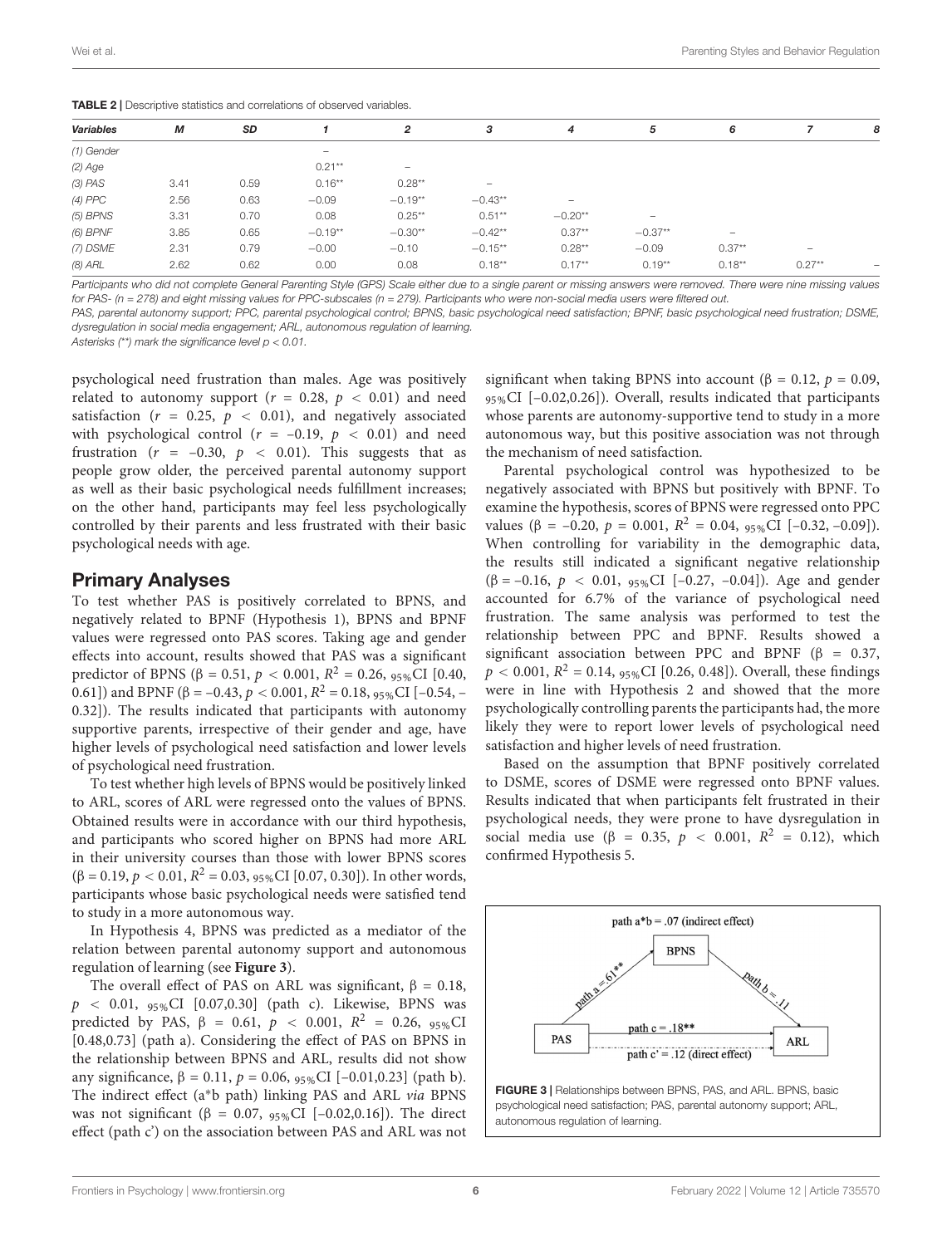

<span id="page-7-0"></span>In Hypothesis 6, the link between PPC and DSME was predicted to be influenced by the mediating effect of BPNF (see **[Figure 4](#page-7-0)**).

The association between PPC and DSME was significant  $(β = 0.29, p < 0.001, 95%$ CI [0.22, 0.51]) (path c). Similarly, PPC was positively predictive of BPNF,  $β = 0.41$ ,  $p < 0.001$ ,  $95%$ CI [0.30, 0.53] (path a). Also, BPNF was associated with overuse of social media,  $β = 0.34$ ,  $p < 0.001$ ,  $95%$ CI [0.19, 0.49] (path b). The relationship between PPC and DSME, mediated by BPNF, showed a significant effect,  $β = 0.14$ ,  $95%$ CI [0.07, 0.23] (a<sup>\*</sup>b path). Furthermore, the direct effect between PPC and DSME (path c') was significant when BPNF was considered,  $β = 0.23, p < 0.01$ , 95%CI [0.07, 0.38]. Taken together, the results demonstrated that BPNF mediated the relationship between PPC and DSME. That is, psychologically controlling parenting can be either directly associated with students' dysregulation in social media use or through the effect of frustrated psychological needs. The results from the mediation analysis are summarized in **[Table 3](#page-7-1)**.

# **DISCUSSION**

The present study addressed the roles of parental autonomy support and parental psychological control in Chinese emerging adults' autonomous regulation in university studies and dysregulated engagement in social media. Our findings contribute to better understanding of young Chinese adults' behavior regulation in several ways. First, perceived parental autonomy support and psychological control are related to students' need satisfaction and frustration. Second, autonomysupportive parenting facilitated autonomous learning. Third, psychologically controlling parenting was associated with the increase in uncontrolled use of social media. Finally, basic need frustration serves as an intervening variable between parental psychological control and dysregulation in social media use.

## Universal Influences of Parental Autonomy Support and Parental Psychological Control

Consistent with previous studies, our results confirmed the adaptive benefits of parental autonomy support and detrimental

<span id="page-7-1"></span>TABLE 3 | Summary of mediation analysis (PROCESS).

|                                                      | β         | p                 |         | <b>BootLLCI BootULCI</b> |
|------------------------------------------------------|-----------|-------------------|---------|--------------------------|
| <b>Mediation Analysis for BPNS, PAS</b><br>and ARL   |           |                   |         |                          |
| PAS predicting the mediator variable<br><b>BPNS</b>  |           | $0.61***<0.001$   | 0.48    | 0.73                     |
| PAS predicting the dependent variable<br>ARL         |           | $0.18**$ < 0.01   | 0.07    | 0.30                     |
| BPNS predicting the dependent<br>variable ARL        | 0.11      | 0.06              | $-0.01$ | 0.23                     |
| Direct effect of PAS on ARL                          | 0.12      | 0.09              | $-0.02$ | 0.26                     |
| Indirect effect of PAS on ARL                        | 0.07      |                   | $-0.02$ | 0.16                     |
| <b>Mediation Analysis for BPNF, PPC</b><br>and DSME  |           |                   |         |                          |
| PPC predicting the mediator variable<br><b>BPNF</b>  |           | $0.41***$ < 0.001 | 0.30    | 0.53                     |
| PPC predicting the dependent variable<br><b>DSME</b> |           | $0.29***$ < 0.001 | 0.22    | 0.51                     |
| BPNF predicting the dependent<br>variable DSMF       |           | $0.34***$ < 0.001 | 0.19    | 0.49                     |
| Direct effect of PPC on DSME                         |           | $0.23** < 0.01$   | 0.07    | 0.38                     |
| Indirect effect of PPC on DSME                       | $0.14***$ |                   | 0.07    | 0.23                     |

 $N = 278$ ; Bootstrap sample size = 5000.

LLCI, low limit confidence interval; ULCI, upper limit confidence interval; PAS, parental autonomy support; PPC, parental psychological control; BPNS, basic psychological need satisfaction; BPNF, basic psychological need frustration; DSME, dysregulation in social media engagement; ARL, autonomous regulation of learning.

Asterisks (\*\*) mark the significance level  $p < 0.01$  and (\*\*\*) mark the significance level  $p < 0.001$ .

effects of parental psychological control on the three innate psychological needs in STD [\(Soenens and Vansteenkiste,](#page-11-2) [2010;](#page-11-2) [Ryan and Deci,](#page-11-0) [2017\)](#page-11-0). Perceived autonomy support helps university students to experience personal volition in their behavior, a sense of confidence and effectiveness in implementing given tasks and genuine closeness to one's parents and other social figures (Hypothesis 1); in contrast, perceived parental psychological control impairs young adults' basic needs for autonomy, competence, and relatedness (Hypothesis 2). Being forced to think and behave as dictated by controlling parents greatly thwarts one's autonomy. Unable to solve problems in one's own way, in the long term, one would experience insecurities and uncertainty about their competence; need for relatedness is also undermined because psychologically controlling parenting poses a threat to parent–child relationship, whose impairment further creates children's social alienation.

In addition, our study demonstrated the universality of adaptive and maladaptive effects of these two parental dimensions (i.e., PAS and PPC) in the Chinese culture [\(Yu](#page-11-30) [et al.,](#page-11-30) [2018\)](#page-11-30). Some research showing that autonomy support only benefits those who are in individualist culture is because autonomy support is conceived as promotion of independent act [\(Markus and Kitayama,](#page-11-31) [2003\)](#page-11-31). However, PAS defined within STD emphasizes the promotion of volitional functioning rather than independence promotion [\(Joussemet et al.,](#page-10-18) [2008;](#page-10-18) [Soenens](#page-11-2) [and Vansteenkiste,](#page-11-2) [2010\)](#page-11-2). Autonomy supportive parents do not necessarily encourage their offspring to be independent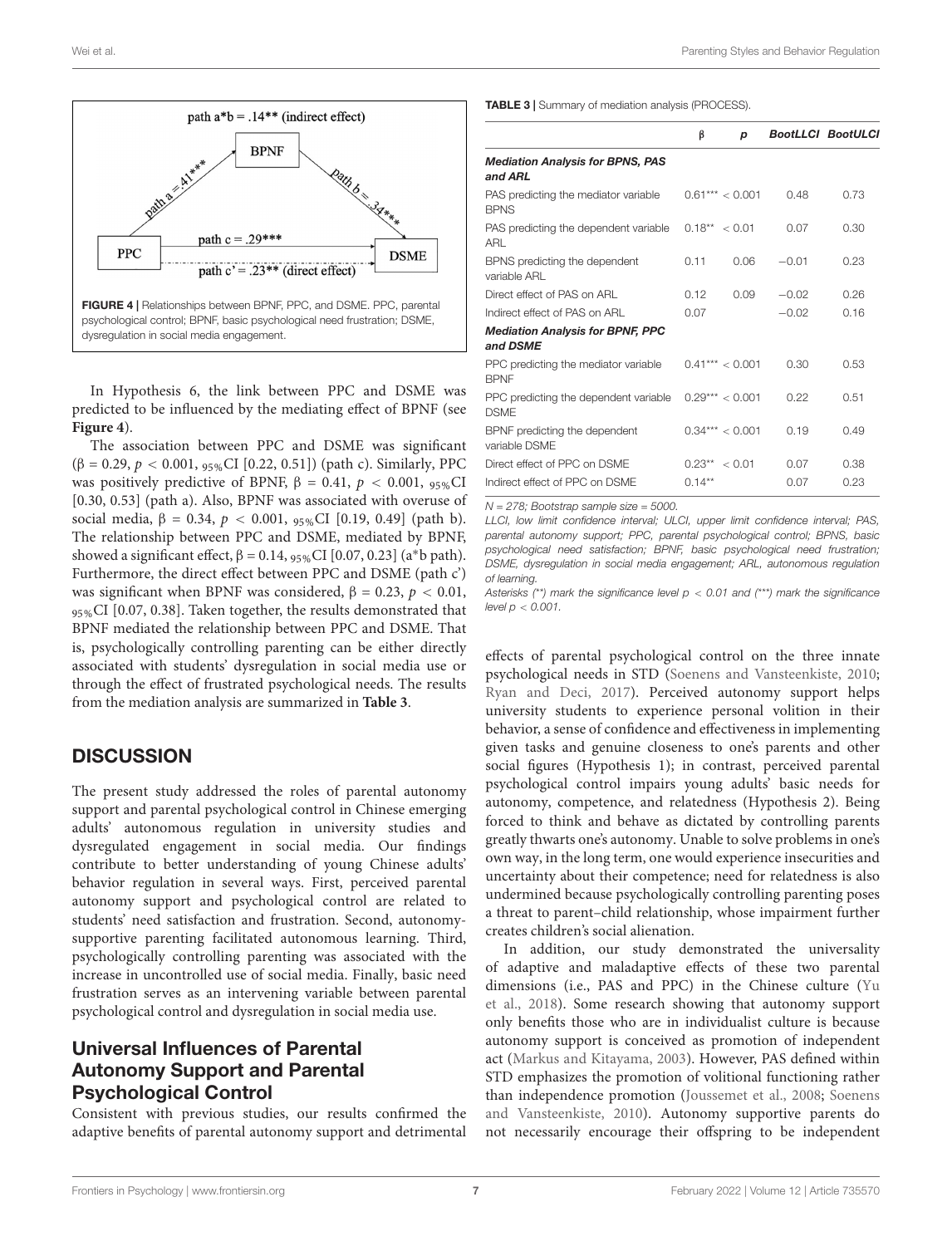(i.e., without parents' support), but to act on their own volition (e.g., depend on or obedient to parents); as long as children behave based on self-endorsed motives, their needs will not be thwarted. Although Chinese students value interdependence, their basic needs are fulfilled if the reliance on others is practiced in a volitional way. In contrast, if parents promote dependence in a psychologically controlling way (e.g., inducing guilt to force children to stay in close proximity), which is against self-determination, the needs will be frustrated, regardless of the highly recognized cultural value of interdependence. In fact, when defined as the promotion of volition, cross-cultural studies have widely suggested the universal benefits of autonomy support and its relationship with psychological adjustment (e.g., academic motivation, [Chirkov and Ryan,](#page-10-34) [2001;](#page-10-34) psychological well-being, [Lan et al.,](#page-10-35) [2019;](#page-10-35) intrinsic life goals, [Lekes et al.,](#page-10-36) [2010\)](#page-10-36).

As for PPC, our study supported the generalization of its maladaptive characteristic by finding the positive association between PPC and need frustration. Compliance to parents and high academic achievement are considered of importance within Chinese culture and many Chinese parents use psychological controlling tactics to coerce children to remain in emotional and physical proximity or obtain high academic standards [\(Yu et al.,](#page-11-30) [2018\)](#page-11-30). However, the manipulative and pressuring feature of PPC can still frustrate universal needs for autonomy, competence, and relatedness [\(Soenens and Vansteenkiste,](#page-11-2) [2010;](#page-11-2) [Soenens](#page-11-32) [et al.,](#page-11-32) [2012\)](#page-11-32). Apart from the cross-cultural similarity, our study extended the literature by focusing on emerging adulthood, a period that is seen as extremely autonomous and influential in life [\(Arnett,](#page-10-6) [2004\)](#page-10-6). Our findings confirmed that during this period, parenting styles still exerted significant impacts on young adults.

## Psychological Needs and Behavior Regulation in Learning and Social Media Use

The satisfaction of three basic psychological needs is essential to both intrinsic motivation and well-internalized regulation of behavior for learners [\(Deci et al.,](#page-10-17) [1996;](#page-10-17) [Ryan and Deci,](#page-11-0) [2017\)](#page-11-0). [Macakova and Wood](#page-11-33) [\(2020\)](#page-11-33) found that satisfaction of the three needs, particularly autonomy was related to self-efficacy, which further associated with high academic achievement. Similar results were obtained among Taiwanese students, whose experience of need satisfaction was positively correlated to both general self-efficacy and science learning self-efficacy [\(Wang and](#page-11-13) [Tsai,](#page-11-13) [2020\)](#page-11-13). In fact, need satisfaction could significantly predict students' learning engagement, which explained more than 70% of variance [\(Kurt and Tas,](#page-10-37) [2018\)](#page-10-37).

An autonomy-supportive environment allows students to freely ask questions, openly share their opinions and express more interest in their studies [\(Reeve,](#page-11-34) [2012\)](#page-11-34). [Fazey and](#page-10-38) [Fazey](#page-10-38) [\(2001\)](#page-10-38) pointed out in their study that high levels of undergraduate students' perceived competence were important to the promotion of autonomous learning. [Furrer and Skinner](#page-10-39) [\(2003\)](#page-10-39) found that when children's sense of relatedness was fulfilled, they would experience less pressure and anxiety and engage in studies more actively.

[Zhen et al.](#page-11-12) [\(2017\)](#page-11-12) stated that autonomy satisfaction was not predictive of learning engagement; however, the reason for this conflicting result might be attributed to the characteristics of the research sample: Chinese middle school students. Chinese students in this stage still treat teachers as the authoritative organizers of courses and themselves as passive recipients of information; without relying on teachers, free exploration may elicit anxiety and shyness [\(Chen et al.,](#page-10-40) [2008\)](#page-10-40). Our study however, examined a sample of university students, who value autonomy need with increasing importance [\(Scabini,](#page-11-35) [2000\)](#page-11-35) and perceive more autonomy support from others [\(Inguglia et al.,](#page-10-14) [2015\)](#page-10-14) compared to adolescents. Considering our findings that there was a positive association between BPNS and ARL (Hypothesis 3), one could speculate that when university students' needs are fulfilled, they may be able to learn under their own volition.

Basic psychological needs were also found to be associated with the tendency to have excessive engagement in online activities. For instance, experience of need frustration was found to be related to addictive gaming [\(Mills et al.,](#page-11-22) [2018;](#page-11-22) [Tóth-](#page-11-23)[Király et al.,](#page-11-23) [2019;](#page-11-23) [Chamarro et al.,](#page-10-26) [2020\)](#page-10-26). This is mainly because when people's three innate needs are frustrated, they may display a tendency to seek rewards (i.e., extrinsic motives), act against their volition, and lose self-control, which were seen as compensatory behaviors to cope with need frustration [\(Vansteenkiste and Ryan,](#page-11-1) [2013;](#page-11-1) [Carbonell and Panova,](#page-10-41) [2017\)](#page-10-41). In line with previous results [\(Przybylski et al.,](#page-11-19) [2013\)](#page-11-19) that low levels of need satisfaction constituted a risk factor for dysregulated social media engagement, our findings emphasized the role of need frustration, the more harmful and destructive construct compared to low levels of need satisfaction, in excessive social media engagement, and corroborated its adverse effects on social media users (Hypothesis 5).

## Mediating Role of Basic Psychological **Needs**

The mediating role of need satisfaction in the association between autonomy-supportive environment and desirable outcomes in education has been widely researched [\(Ratelle et al.,](#page-11-14) [2005;](#page-11-14) [Joussemet et al.,](#page-10-18) [2008;](#page-10-18) [Zhou et al.,](#page-12-0) [2019\)](#page-12-0). However, our findings showed no significant mediating effect of need satisfaction for parental autonomy support and self-determined regulation in learning (Hypothesis 4). A possible explanation for the absence of an effect may relate to omitted mediators. According to [Zhao et al.](#page-11-29) [\(2010\)](#page-11-29), if a model has an insignificant a∗b path (i.e., the indirect effect linking PAS and ARL via BPNS was not significant), but a significant c path (i.e., the overall effect of PAS on ARL was significant), the insignificance often results from undiscovered mediators. Based on previous research [\(Lekes et al.,](#page-10-36) [2010;](#page-10-36) [Wang](#page-11-13) [and Tsai,](#page-11-13) [2020\)](#page-11-13), we suggest that intrinsic life goals and selfefficacy as multiple mediators for further investigation. When parents are perceived as autonomy encouraging, students are more likely to dedicate themselves to intrinsic life goals and hold strong beliefs in their own ability to complete learning tasks, which may further link to self-determined regulation of learning.

Based on the positive relation between DSME and BPNF, we further considered PPC, as the antecedent to the maladaptive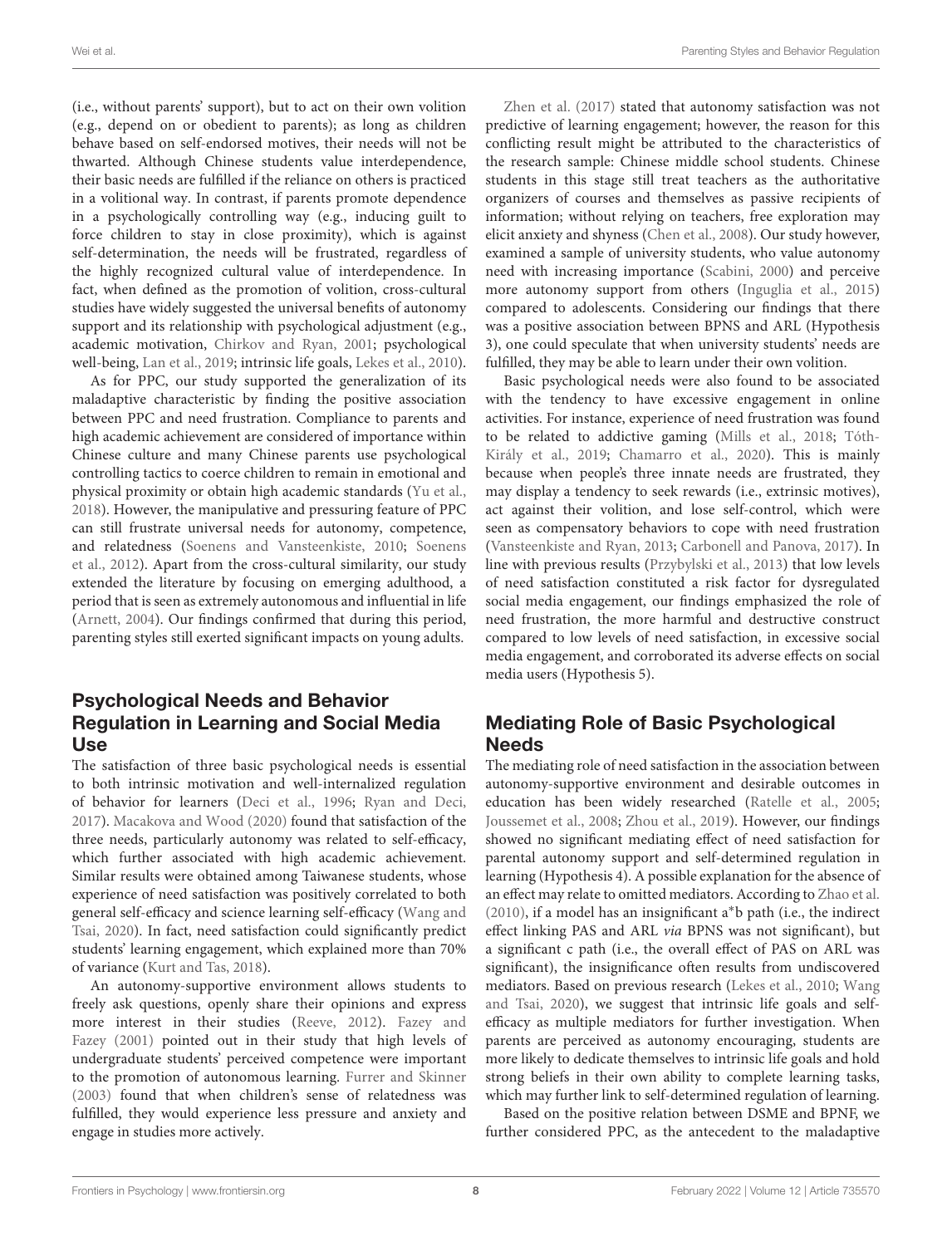outcome, since need frustration often arises from controlling parenting [\(Costa et al.,](#page-10-16) [2019\)](#page-10-16). [Soenens and Vansteenkiste](#page-11-2) [\(2010\)](#page-11-2) also suggested that basic psychological needs can be the mechanism explaining the association between psychological control and maladjustment among children and adolescents. Following this speculation, previous studies emphasized the mediating role of the lack of need satisfaction between social context and uncontrolled online behaviors such as Internet addiction [\(Li et al.,](#page-10-25) [2016\)](#page-10-25) and problematic online game use [\(Yu](#page-11-21) [et al.,](#page-11-21) [2015\)](#page-11-21). One study from [Mills et al.](#page-11-22) [\(2018\)](#page-11-22) focused on the severer status of need frustration and found that obsessive passion for gaming and time spent on gaming were related through impaired basic needs. Our results were in line with these studies and further extended their findings by investigating the specific mediating relation of parental psychological control, dysregulated social media use and need frustration among a sample of Chinese university students. That is, students with psychologically controlling parents whose basic needs are impaired have a greater tendency to have compulsive tendency in using social media, which supports Hypothesis 6. However, our partially mediating model also implies that other mechanisms (e.g., lack of control and self-criticism) may exist to explain the link between controlling parents and maladaptive outcomes [\(Scharf and Goldner,](#page-11-36) [2018\)](#page-11-36).

## LIMITATIONS AND FUTURE RESEARCH DIRECTIONS

Several limitations and future directions for further research must be noted. First, additional variables related to need satisfaction such as life goals, self-efficacy and passion should be included to expand the model tested [\(Vallerand,](#page-11-18) [2008;](#page-11-18) [Lekes et al.,](#page-10-36) [2010;](#page-10-36) [Zhen](#page-11-12) [et al.,](#page-11-12) [2017;](#page-11-12) [Wang and Tsai,](#page-11-13) [2020\)](#page-11-13).

Second, despite certain directions between variables having been postulated, the correlational nature of our study fails to draw causal inferences and many of the relations might be reciprocal. For example, [Soenens et al.](#page-11-37) [\(2008\)](#page-11-37) found maladjustment of adolescents to be the predictor of psychologically controlling parenting. Therefore, future studies could examine whether students' need satisfaction and autonomous regulation would cause their parents to give them more autonomy, and whether their frustrated needs and compulsive behavior could make parents use more psychologically controlling strategies.

Third, multiple methodological approaches such as experimental and qualitative methods are suggested to verify the results in various ways, as we only used self-report to measure the research constructs.

Four, regarding the lower reliability of ARL, compared to other scales, we speculated that this may be due to misunderstanding of some questions in the ARL subscale arisen from translation and cultural differences. For example, the word "challenge  $($ 挑战)" (item 5 of Autonomous Regulation of Learning scale, see **[Supplementary Material](#page-9-0)**) could have been interpreted as referring to obstacles and difficulties, rather than selfenhancement.

Despite its limitations, the present study has both theoretical and practical implications. Theoretically, our study reemphasized the universal benefits of parental autonomy support to emerging adulthood and provided evidence on the detrimental effects of psychologically controlling parents on students' malfunctioning regulation in the domain of social media involvement.

Regarding practical implications, our results suggest that parents should be made aware by schools and universities of the vital importance of being autonomy supportive to their offspring, even during the period when they are becoming adults. They should take students' perspectives and acknowledge their feelings, especially when they are in stressful transition period; they should also encourage them to make decisions on their own without imposing ideas. Also, in order to encourage students to use social media in a healthy way, parents should realize that creating a psychologically controlling environment is counterproductive. When designing interventions to encourage autonomous learning and healthy social media use, researchers might want to take into account parenting styles and students' psychological needs.

Taken together, our findings add to the body of knowledge on the relationship between parenting styles and basic psychological needs, as well as on the associations they have with students' regulation in learning and social media use. They clearly show that autonomy-supportive parenting could benefit needs fulfillment and promote autonomous learning, whereas psychologically controlling parenting would thwart the basic needs, thereby linking to excessive social media usage.

## DATA AVAILABILITY STATEMENT

The raw data supporting the conclusions of this article are available from the corresponding author on reasonable request.

# ETHICS STATEMENT

All procedures performed in this study were in accordance with the ethical standards of the University of Essex Research Committee and with the 1964 Helsinki Declaration and its later amendments. The studies involving human participants were reviewed and approved by the University of Essex Research Committee. Written informed consent to participate in this study was provided by the participants online.

# AUTHOR CONTRIBUTIONS

SW was responsible for conception, data collection and analysis, interpretation and drafting of the manuscript. AL contributed to the study design, interpretation and drafting of the manuscript. AL, TT, and AM contributed to revising the article critically. All authors approved the submitted version of the article.

## <span id="page-9-0"></span>SUPPLEMENTARY MATERIAL

The Supplementary Material for this article can be found online at: [https://www.frontiersin.org/articles/](https://www.frontiersin.org/articles/10.3389/fpsyg.2021.735570/full#supplementary-material) [10.3389/fpsyg.2021.735570/full#supplementary-material](https://www.frontiersin.org/articles/10.3389/fpsyg.2021.735570/full#supplementary-material)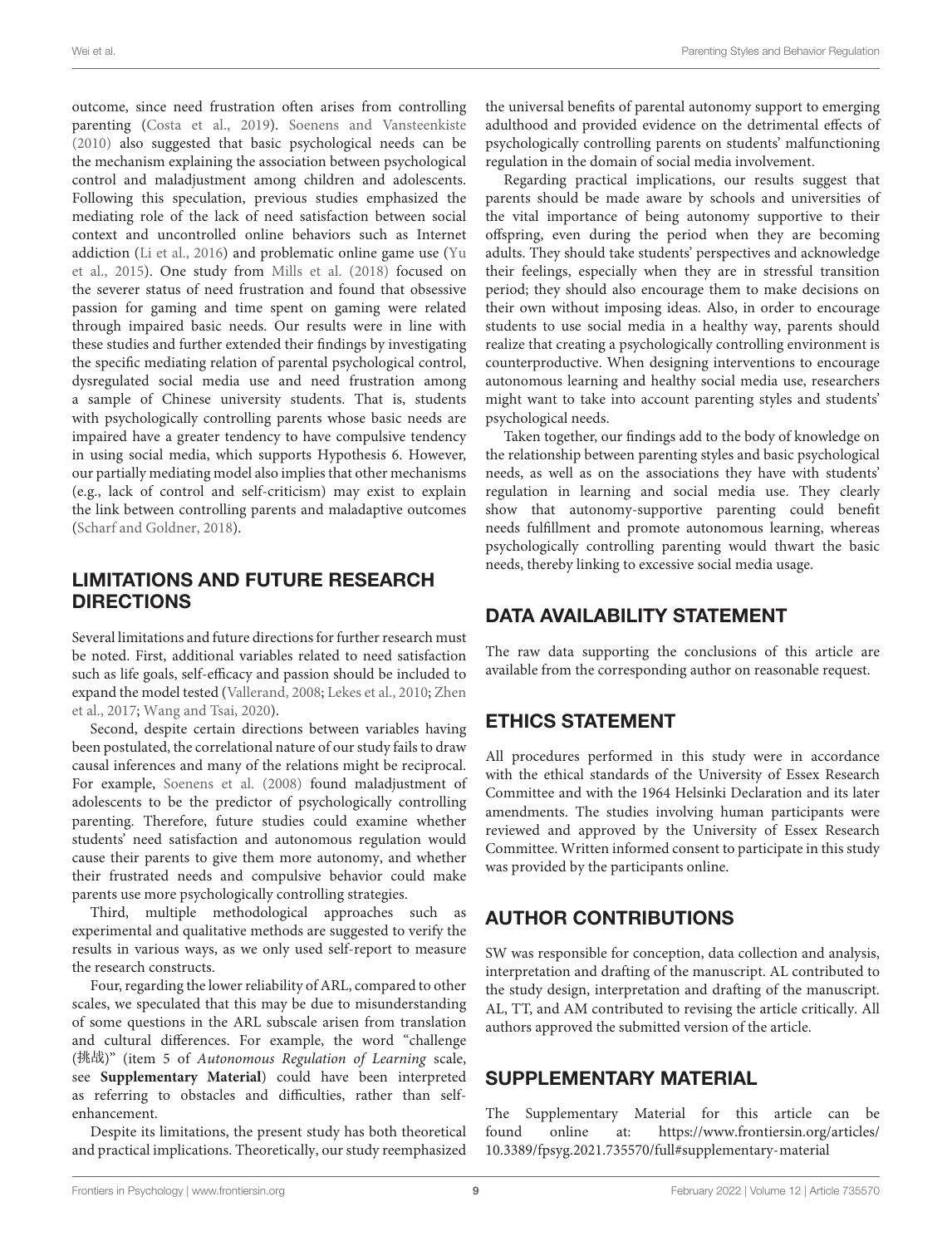# **REFERENCES**

- <span id="page-10-21"></span>Al-Rahmi, W. M., and Othman, M. S. (2013). Evaluating student's satisfaction of using social media through collaborative learning in higher education. Int. J. Adv. Eng. 6:1541.
- <span id="page-10-24"></span>Alt, D. (2015). College students' academic motivation, media engagement and fear of missing out. Comput. Hum. Behav. 49, 111–119. [doi: 10.1016/j.chb.2015.](https://doi.org/10.1016/j.chb.2015.02.057) [02.057](https://doi.org/10.1016/j.chb.2015.02.057)
- <span id="page-10-22"></span>Andreassen, C. S. (2015). Online social network site addiction: a comprehensive review. Curr Addict. Rep. 2, 175–184. [doi: 10.1007/s40429-015-0056-9](https://doi.org/10.1007/s40429-015-0056-9)
- <span id="page-10-30"></span>Armor, D. J. (1974). "Theta reliability and factor scaling," in Sociological Methodology, ed. H. Costner (San Francisco: Jossey-Bass), 17–50.
- <span id="page-10-20"></span>Arnett, J. J. (2000). Emerging adulthood: a theory of development from the late teens through the twenties. Am. Psychol. 55, 469–480. [doi: 10.1037/0003-066X.](https://doi.org/10.1037/0003-066X.55.5.469) [55.5.469](https://doi.org/10.1037/0003-066X.55.5.469)
- <span id="page-10-6"></span>Arnett, J. J. (2004). Emerging Adulthood: The Winding Road From the Late Teens Through the Twenties. New York, NY: Oxford University Press.
- <span id="page-10-5"></span>Barber, B. K. (1996). Parental psychological control: revisiting a neglected construct. Child. Dev. 67, 3296–3319. [doi: 10.1111/j.1467-8624.1996.tb01915.x](https://doi.org/10.1111/j.1467-8624.1996.tb01915.x)
- <span id="page-10-15"></span>Barber, B. K., Stolz, H. E., and Olsen, J. A. (2005). Parental support, psychological control, and behavioral control: assessing relevance across time, method, and culture. Monogr. Soc. Res. Child Dev. 70, 1–13.
- <span id="page-10-3"></span>Bartholomew, K. J., Ntoumanis, N., Ryan, R. M., Bosch, J. A., and Thøgersen-Ntoumani, C. (2011). Self-determination theory and diminished functioning: the role of interpersonal control and psychological need thwarting. Pers. Soc. Psychol. Bull. 37, 1459–1473. [doi: 10.1177/0146167211413125](https://doi.org/10.1177/0146167211413125)
- <span id="page-10-31"></span>Black, A. E., and Deci, E. L. (2000). The effects of instructors' autonomy support and students' autonomous motivation on learning organic chemistry: a selfdetermination theory perspective. Sci. Educ. 84, 740–756. [doi: 10.1002/1098-](https://doi.org/10.1002/1098-237X(200011)84:6<740::AID-SCE4<3.0.CO;2-3) [237X\(200011\)84:6<740::AID-SCE4<3.0.CO;2-3](https://doi.org/10.1002/1098-237X(200011)84:6<740::AID-SCE4<3.0.CO;2-3)
- <span id="page-10-41"></span>Carbonell, X., and Panova, T. (2017). A critical consideration of social networking sites' addiction potential. Addict. Res. Theory 25, 48–57. [doi: 10.1080/16066359.](https://doi.org/10.1080/16066359.2016.1197915) [2016.1197915](https://doi.org/10.1080/16066359.2016.1197915)
- <span id="page-10-26"></span>Chamarro, A., Oberst, U., Cladellas, R., and Fuster, H. (2020). Effect of the frustration of psychological needs on addictive behaviors in mobile videogamers—the mediating role of use expectancies and time spent gaming. Int. J. Environ. Res. 17:6429. [doi: 10.3390/ijerph17176429](https://doi.org/10.3390/ijerph17176429)
- <span id="page-10-7"></span>Chao, R. K. (1994). Beyond parental control and authoritarian parenting style: understanding Chinese parenting through the cultural notion of training. Child. Dev. 65, 1111–1119. [doi: 10.1111/j.1467-8624.1994.tb00806.x](https://doi.org/10.1111/j.1467-8624.1994.tb00806.x)
- <span id="page-10-27"></span>Chao, R. K., and Tseng, V. (2002). "Asian and American parenting," in Handbook of Parenting, 2nd Edn, ed. M. Bornstein (Mahwah: Erlbaum), 59–94.
- <span id="page-10-1"></span>Chen, B., Vansteenkiste, M., Beyers, W., Boone, L., Deci, E. L., Kaap-Deeder, J. V., et al. (2015). Basic psychological need satisfaction, need frustration, and need strength across four cultures. Motiv. Emot. 39, 216–236. [doi: 10.1007/s11031-](https://doi.org/10.1007/s11031-014-9450-1) [014-9450-1](https://doi.org/10.1007/s11031-014-9450-1)
- <span id="page-10-40"></span>Chen, C., Hu, C., and Lin, Y. (2008). The role and viewpoint of teacher's role in post-modern education [Chinese]. Theory Monthly 9, 124–126.
- <span id="page-10-34"></span>Chirkov, V. I., and Ryan, R. M. (2001). Parent and teacher autonomysupport in Russian and US adolescents: common effects on well-being and academic motivation. J. Cross Cult. Psychol. 32, 618–635. [doi: 10.1177/](https://doi.org/10.1177/0022022101032005006) [0022022101032005006](https://doi.org/10.1177/0022022101032005006)
- <span id="page-10-29"></span>Cohen, J. (1992). A power primer. Psychol. Bull. 112, 155–159. [doi: 10.1037/0033-](https://doi.org/10.1037/0033-2909.112.1.155) [2909.112.1.155](https://doi.org/10.1037/0033-2909.112.1.155)
- <span id="page-10-13"></span>Cordeiro, P., Paixão, M. P., and Lens, W. (2015). Perceived parenting and basic need satisfaction among Portuguese adolescents. Span. J. Psychol. 18:E62. [doi:](https://doi.org/10.1017/sjp.2015.62) [10.1017/sjp.2015.62](https://doi.org/10.1017/sjp.2015.62)
- <span id="page-10-2"></span>Costa, S., Cuzzocrea, F., Gugliandolo, M. C., and Larcan, R. (2016). Associations between parental psychological control and autonomy support, and psychological outcomes in adolescents: the mediating role of need satisfaction and need frustration. Child Indic. Res. 9, 1059–1076. [doi: 10.1007/s12187-015-9353-z](https://doi.org/10.1007/s12187-015-9353-z)
- <span id="page-10-16"></span>Costa, S., Gugliandolo, M. C., Barberis, N., Cuzzocrea, F., and Liga, F. (2019). Antecedents and consequences of parental psychological control and autonomy support: the role of psychological basic needs. J. Soc. Pers. Relat. 36, 1168–1189. [doi: 10.1177/0265407518756778](https://doi.org/10.1177/0265407518756778)
- <span id="page-10-32"></span>Daud, K. A. M., Khidzir, N. Z., Ismail, A. R., and Abdullah, F. A. (2018). Validity and reliability of instrument to measure social media skills among small

and medium entrepreneurs at Pengkalan Datu River. Int. J. Dev. Sustain. 7, 1026–1037.

- <span id="page-10-0"></span>Deci, E. L., and Ryan, R. M. (2000). The "what" and "why" of goal pursuits: human needs and the self-determination of behavior. Psychol. Inq. 11, 227–268. [doi: 10.1207/S15327965PLI1104\\_01](https://doi.org/10.1207/S15327965PLI1104_01)
- <span id="page-10-17"></span>Deci, E. L., Ryan, R. M., and Williams, G. C. (1996). Need satisfaction and the selfregulation of learning. Learn. Individ. Differ. 8, 165–183. [doi: 10.1016/S1041-](https://doi.org/10.1016/S1041-6080(96)90013-8) [6080\(96\)90013-8](https://doi.org/10.1016/S1041-6080(96)90013-8)
- <span id="page-10-9"></span>Ding, Q., Zhang, Y., Wei, H., Huang, F., and Zhou, Z. (2017). Passive social network site use and subjective well-being among Chinese university students: a moderated mediation model of envy and gender. Pers. Individ. Differ. 113, 142–146. [doi: 10.1016/j.paid.2017.03.027](https://doi.org/10.1016/j.paid.2017.03.027)
- <span id="page-10-38"></span>Fazey, D. M., and Fazey, J. A. (2001). The potential for autonomy in learning: perceptions of competence, motivation and locus of control in firstyear undergraduate students. Stud. High. Educ. 26, 345–361. [doi: 10.1080/](https://doi.org/10.1080/03075070120076309) [03075070120076309](https://doi.org/10.1080/03075070120076309)
- <span id="page-10-28"></span>Field, A. (2013). Discovering Statistics Using IBM SPSS Statistics, 4th Edn. London: Sage.
- <span id="page-10-12"></span>Fousiani, K., Dimitropoulou, P., Michaelides, M. P., and Petegem, S. V. (2016). Perceived Parenting and Adolescent Cyber-Bullying: examining the Intervening Role of Autonomy and Relatedness Need Satisfaction, Empathic Concern and Recognition of Humanness. J. Child Fam. Stud. 25, 2120–2129. [doi: 10.1007/](https://doi.org/10.1007/s10826-016-0401-1) [s10826-016-0401-1](https://doi.org/10.1007/s10826-016-0401-1)
- <span id="page-10-39"></span>Furrer, C., and Skinner, E. (2003). Sense of relatedness as a factor in children's academic engagement and performance. J. Educ. Psychol. 95, 148–162. [doi:](https://doi.org/10.1037/0022-0663.95.1.148) [10.1037/0022-0663.95.1.148](https://doi.org/10.1037/0022-0663.95.1.148)
- <span id="page-10-19"></span>Garn, A. C., Morin, A. J. S., and Lonsdale, C. (2019). Basic psychological need satisfaction toward learning: a longitudinal test of mediation using bifactor exploratory structural equation modeling. J. Educ. Psychol. 111, 354–372. [doi:](https://doi.org/10.1037/edu0000283) [10.1037/edu0000283](https://doi.org/10.1037/edu0000283)
- <span id="page-10-10"></span>Grolnick, W. S. (2002). The Psychology of Parental Control: How Well-Meant Parenting Backfires. New York, NY: Psychology Press. [doi: 10.4324/](https://doi.org/10.4324/9781410606303) [9781410606303](https://doi.org/10.4324/9781410606303)
- <span id="page-10-4"></span>Grolnick, W. S., and Ryan, R. M. (1989). Parent style associated with children's self-regulation and competence in school. J. Educ. Psychol. 81, 143–154. [doi:](https://doi.org/10.1037/0022-0663.81.2.143) [10.1037/0022-0663.81.2.143](https://doi.org/10.1037/0022-0663.81.2.143)
- <span id="page-10-11"></span>Gurland, S. T., and Grolnick, W. S. (2000). Children's Expectancies of Adults: Effects of Confirmation Versus Disconfirmation. Massachusetts: Clark University.
- <span id="page-10-33"></span>Hayes, A. F., Montoya, A. K., and Rockwood, N. J. (2017). The analysis of mechanisms and their contingencies: PROCESS versus structural equation modelling. Australas. Mark. J. 25, 76–81. [doi: 10.1016/j.ausmj.2017.](https://doi.org/10.1016/j.ausmj.2017.02.001) [02.001](https://doi.org/10.1016/j.ausmj.2017.02.001)
- <span id="page-10-8"></span>Hofstede, G., Hofstede, G. J., and Minkov, M. (2010). Cultures and Organizations: Software of the Mind. New York, NY: McGraw-Hill.
- <span id="page-10-14"></span>Inguglia, C., Ingoglia, S., Liga, F., Lo Coco, A., and Lo Cricchio, M. G. (2015). Autonomy and relatedness in adolescence and emerging adulthood: relationships with parental support and psychological distress. J. Adult Dev. 22, 1–13. [doi: 10.1007/s10804-014-9196-8](https://doi.org/10.1007/s10804-014-9196-8)
- <span id="page-10-18"></span>Joussemet, M., Landry, R., and Koestner, R. (2008). A self-determination theory perspective on parenting. Can. Psychol. 49, 194–200. [doi: 10.1037/a0012754](https://doi.org/10.1037/a0012754)
- <span id="page-10-23"></span>Kross, E., Verduyn, P., Demiralp, E., Park, J., Lee, D. S., Lin, N., et al. (2013). Facebook use predicts declines in subjective well-being in young adults. PLoS One 8:e69841. [doi: 10.1371/journal.pone.0069841](https://doi.org/10.1371/journal.pone.0069841)
- <span id="page-10-37"></span>Kurt, U., and Tas, Y. (2018). The relationships between parental involvement, students' basic psychological needs and students' engagement in science. J. Educ. Environ. Sci. Health 4, 183–192. [doi: 10.21891/jeseh.436730](https://doi.org/10.21891/jeseh.436730)
- <span id="page-10-35"></span>Lan, X., Ma, C., and Radin, R. (2019). Parental Autonomy Support and Psychological Well-Being in Tibetan and Han Emerging Adults: a Serial Multiple Mediation Model. Front. Psychol. 10:621. [doi: 10.3389/fpsyg.2019.](https://doi.org/10.3389/fpsyg.2019.00621) [00621](https://doi.org/10.3389/fpsyg.2019.00621)
- <span id="page-10-36"></span>Lekes, N., Gingras, I., Philippe, F. L., Koestner, R., and Fang, J. (2010). Parental Autonomy-Support, Intrinsic Life Goals, and Well-Being Among Adolescents in China and North America. J. Youth Adolesc. 39, 858–869. [doi: 10.1007/](https://doi.org/10.1007/s10964-009-9451-7) [s10964-009-9451-7](https://doi.org/10.1007/s10964-009-9451-7)
- <span id="page-10-25"></span>Li, D., Zhang, W., Li, X., Zhou, Y., Zhao, L., and Wang, Y. (2016). Stressful life events and adolescent Internet addiction: the mediating role of psychological needs satisfaction and the moderating role of coping style. Comput. Hum. Behav. 63, 408–415. [doi: 10.1016/j.chb.2016.05.070](https://doi.org/10.1016/j.chb.2016.05.070)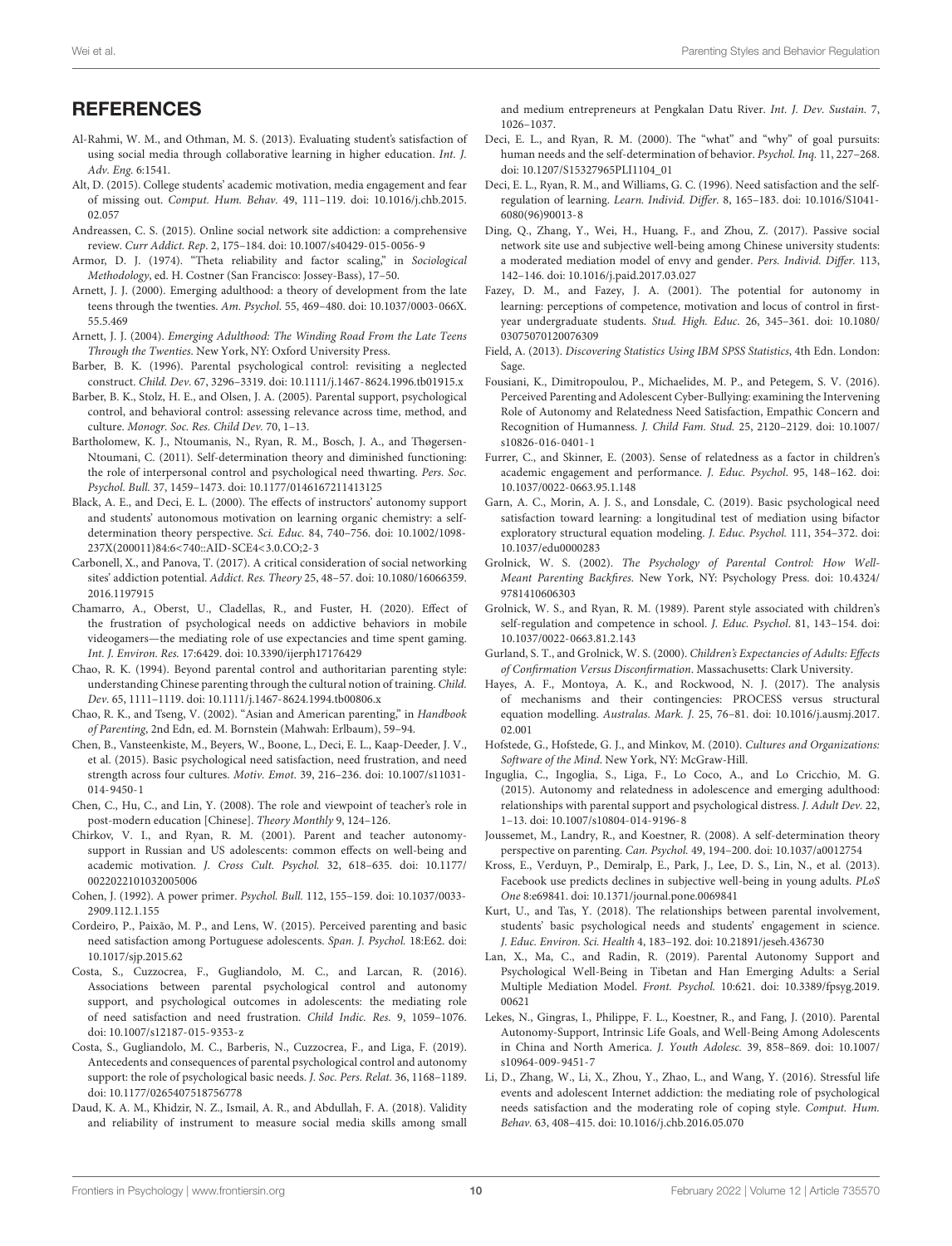<span id="page-11-4"></span>Liu, C., and Ma, J. (2018). Development and validation of the Chinese social media addiction scale. Pers. Individ. 134, 55–59. [doi: 10.1016/j.paid.2018.05.046](https://doi.org/10.1016/j.paid.2018.05.046)

- <span id="page-11-20"></span>Liu, D., Wang, Z., Yang, X., Zhang, Y., Zhang, R., and Lin, S. (2019). Perceived autonomy-supportive parenting and internet addiction: respiratory sinus arrhythmia moderated the mediating effect of basic psychological need satisfaction. Curr. Psychol. 40, 4255–4264. [doi: 10.1007/s12144-019-00485-6](https://doi.org/10.1007/s12144-019-00485-6)
- <span id="page-11-33"></span>Macakova, V., and Wood, C. (2020). The relationship between academic achievement, self-efficacy, implicit theories and basic psychological needs satisfaction among university students. Stud. High. Educ. 12, 1–11. [doi: 10.1080/](https://doi.org/10.1080/03075079.2020.1739017) [03075079.2020.1739017](https://doi.org/10.1080/03075079.2020.1739017)
- <span id="page-11-17"></span>Marino, C., Vieno, A., Altoè, G., and Spada, M. M. (2017). Factorial validity of the problematic Facebook use scale for adolescents and young adults. J. Behav. Addict. 6, 5–10. [doi: 10.1556/2006.6.2017.004](https://doi.org/10.1556/2006.6.2017.004)
- <span id="page-11-15"></span>Markus, H. R., and Kitayama, S. K. (1991). Culture and the self: implications for cognition, emotion, and motivation. Psychol. Rev. 98, 224–253. [doi: 10.1037/](https://doi.org/10.1037/0033-295X.98.2.224) [0033-295X.98.2.224](https://doi.org/10.1037/0033-295X.98.2.224)
- <span id="page-11-31"></span>Markus, H. R., and Kitayama, S. K. (2003). "Models of agency: Sociocultural diversity in the construction of action," in Nebraska Symposium On Motivation: Vol. 49. Cross-cultural differences in perspectives on the self, eds V. Murphy-Berman and J. J. Berman (Lincoln: University of Nebraska Press), 1–57.
- <span id="page-11-22"></span>Mills, D. J., Milyavskaya, M., Mettler, J., Heath, N. L., and Derevensky, J. L. (2018). How do passion for video games and needs frustration explain time spent gaming?. Br. J. Soc. Psychol. 57, 461–481. [doi: 10.1111/bjso.12239](https://doi.org/10.1111/bjso.12239)
- <span id="page-11-19"></span>Przybylski, A. K., Murayama, K., DeHaan, C. R., and Gladwell, V. (2013). Motivational, emotional, and behavioral correlates of fear of missing out. Comput. Hum. Behav. 29, 1814–1848. [doi: 10.1016/j.chb.2013.02.014](https://doi.org/10.1016/j.chb.2013.02.014)
- <span id="page-11-3"></span>Quach, A. S., Epstein, N. B., Riley, P. J., Falconier, M. K., and Fang, X. (2015). Effects of parental warmth and academic pressure on anxiety and depression symptoms in Chinese adolescents. J. Child Fam. Stud. 24, 106–116. [doi: 10.1007/](https://doi.org/10.1007/s10826-013-9818-y) [s10826-013-9818-y](https://doi.org/10.1007/s10826-013-9818-y)
- <span id="page-11-14"></span>Ratelle, C. F., Larose, S., Guay, F., and Senécal, C. (2005). Perceptions of Parental Involvement and Support as Predictors of College Students' Persistence in a Science Curriculum. J. Fam. Psychol. 19, 286–293. [doi: 10.1037/0893-3200.1](https://doi.org/10.1037/0893-3200.19.2.286) [9.2.286](https://doi.org/10.1037/0893-3200.19.2.286)
- <span id="page-11-34"></span>Reeve, J. (2012). "A self-determination theory perspective on student engagement," in Handbook of Research on Student Engagement, eds S. J. Christenson, A. L. Reschlyve, and C. Wylie (New York, NY: Springer), 149–172.
- <span id="page-11-10"></span>Rudy, D., Awong, T., and Lambert, M. (2008). Parental psychological control and authoritarianism in Chinese–Canadian and European–Canadian cultural groups: their meanings and implications for university students' adjustment. J. Comp. Fam. Stud. 39, 471–490. [doi: 10.3138/jcfs.39.4.471](https://doi.org/10.3138/jcfs.39.4.471)
- <span id="page-11-25"></span>Russell, S. T., Crockett, L. J., and Chao, R. (eds) (2010). Asian American Parenting and Parent- Adolescent Relationships: Advancing Responsible Adolescent Development. New York, NY: Springer.
- <span id="page-11-11"></span>Ryan, R. M., and Deci, E. L. (2000). Self-determination theory and the facilitation of intrinsic motivation, social development, and well-being. Am. Psychol. 55, 68–78. [doi: 10.1037//0003-066x.55.1.68](https://doi.org/10.1037//0003-066x.55.1.68)
- <span id="page-11-0"></span>Ryan, R. M., and Deci, E. L. (2017). Self-Determination Theory: Basic Psychological Needs in Motivation, Development, and Wellness. New York, NY: Guilford Publications.
- <span id="page-11-35"></span>Scabini, E. (2000). Parent-child relationships in Italian families: connectedness and autonomy in the transition to adulthood. Psicol. Teor. Pesqui. 16, 23–30. [doi: 10.1590/S0102-37722000000100004](https://doi.org/10.1590/S0102-37722000000100004)
- <span id="page-11-36"></span>Scharf, M., and Goldner, L. (2018). "If you really love me, you will do/be...": parental psychological control and its implications for children's adjustment. Dev. Rev. 49, 16–30. [doi: 10.1016/j.dr.2018.07.002](https://doi.org/10.1016/j.dr.2018.07.002)
- <span id="page-11-24"></span>Shek, D. T. L., Zhu, X., and Ma, C. M. S. (2018). The Influence of Parental Control and Parent-Child Relational Qualities on Adolescent Internet Addiction: a 3- Year Longitudinal Study in Hong Kong. Front. Psychol. 9:642. [doi: 10.3389/](https://doi.org/10.3389/fpsyg.2018.00642) [fpsyg.2018.00642](https://doi.org/10.3389/fpsyg.2018.00642)
- <span id="page-11-37"></span>Soenens, B., Luyckx, K., Vansteenkiste, M., Duriez, B., and Goossens, L. (2008). Clarifying the link between parental psychological control and adolescents' depressive symptoms: reciprocal versus Unidirectional Models. Merrill-Palmer. Q. 54, 411–444. [doi: 10.1353/mpq.0.0005](https://doi.org/10.1353/mpq.0.0005)
- <span id="page-11-32"></span>Soenens, B., Park, S., Vansteenkiste, M., and Mouratidis, A. (2012). Perceived parental psychological control and adolescent depressive experiences: a

cross-cultural study with Belgian and South Korean adolescents. J. Adolesc. 35, 261–272. [doi: 10.1016/j.adolescence.2011.05.001](https://doi.org/10.1016/j.adolescence.2011.05.001)

- <span id="page-11-8"></span>Soenens, B., and Vansteenkiste, M. (2005). Antecedents and Outcomes of Self-Determination in 3 Life Domains: the Role of Parents' and Teachers' Autonomy Support. J. Youth Adolesc. 34, 589–604. [doi: 10.1007/s10964-005-8948-y](https://doi.org/10.1007/s10964-005-8948-y)
- <span id="page-11-2"></span>Soenens, B., and Vansteenkiste, M. (2010). A theoretical upgrade of the concept of parental psychological control: proposing new insight on the basis of self-determination theory. Dev. Rev. 30, 74–99. [doi: 10.1016/j.dr.2009.](https://doi.org/10.1016/j.dr.2009.11.001) [11.001](https://doi.org/10.1016/j.dr.2009.11.001)
- <span id="page-11-27"></span>Soenens, B., Vansteenkiste, M., Luyckx, K., and Goossens, L. (2006). Parenting and adolescent problem behaviors: an integrated model with adolescent selfdisclosure and perceived parental knowledge as intervening variables. Dev. Psychol. 42, 305–318. [doi: 10.1037/0012-1649.42.2.305](https://doi.org/10.1037/0012-1649.42.2.305)
- <span id="page-11-26"></span>Teo, T., and Fan, X. (2013). Coefficient Alpha and Beyond: issues and Alternatives for Educational Research. Asia Pac. Edu Res. 22, 209–213. [doi: 10.1007/s40299-](https://doi.org/10.1007/s40299-013-0075-z) [013-0075-z](https://doi.org/10.1007/s40299-013-0075-z)
- <span id="page-11-23"></span>Tóth-Király, I., Böthe, B., Márki, A. N., Rigó, A., and Orosz, G. (2019). Two sides of the same coin: the differentiating role of need satisfaction and frustration in passion for screen-based activities. Eur. J. Soc. Psychol. 49, 1190–1205. [doi:](https://doi.org/10.1002/ejsp.2588) [10.1002/ejsp.2588](https://doi.org/10.1002/ejsp.2588)
- <span id="page-11-28"></span>Ursachi, G., Horodnic, I. A., and Zait, A. (2013). "How reliable are measurement scales? External factors with indirect influence on reliability estimators," in 7th International Conference on Globalization and Higher Education in Economics and Business Administration, GEBA 2013. Iasi: Elsevier Procedia [doi: 10.1186/](https://doi.org/10.1186/s13054-016-1208-6) [s13054-016-1208-6](https://doi.org/10.1186/s13054-016-1208-6)
- <span id="page-11-18"></span>Vallerand, R. J. (2008). On the psychology of passion: in search of what makes people's lives most worth living. Can. Psychol. 49, 1–13. [doi: 10.1037/0708-5591.](https://doi.org/10.1037/0708-5591.49.1.1) [49.1.1](https://doi.org/10.1037/0708-5591.49.1.1)
- <span id="page-11-1"></span>Vansteenkiste, M., and Ryan, R. M. (2013). On psychological growth and vulnerability: basic psychological need satisfaction and need frustration as a unifying principle. J. Psychother. Integr. 23, 263–280. [doi: 10.1037/a0032359](https://doi.org/10.1037/a0032359)
- <span id="page-11-7"></span>Vansteenkiste, M., Ryan, R. M., and Soenens, B. (2020). Basic psychological need theory: advancements, critical themes, and future directions. Motiv. Emot. 44, 1–31. [doi: 10.1007/s11031-019-09818-1](https://doi.org/10.1007/s11031-019-09818-1)
- <span id="page-11-6"></span>Vansteenkiste, M., Zhou, M., Lens, W., and Soenens, B. (2005). Experiences of Autonomy and Control Among Chinese Learners: vitalizing or Immobilizing?. J. Educ. Psychol. 97, 468–483. [doi: 10.1037/0022-0663.97.3.468](https://doi.org/10.1037/0022-0663.97.3.468)
- <span id="page-11-13"></span>Wang, Y., and Tsai, C. (2020). An Investigation of Taiwanese High School Students: basic Psychological Need Satisfaction and Frustration in Science Learning Contexts in Relation to Their Science Learning Self-Efficacy. Int. J. Sci. Math. 18, 43–59. [doi: 10.1007/s10763-019-09950-x](https://doi.org/10.1007/s10763-019-09950-x)
- <span id="page-11-9"></span>Wu, P., Robinson, C. C., Yang, C., Hart, C. H., Olsen, S. F., Porter, C. L., et al. (2002). Similarities and differences in mothers' parenting of preschoolers in China and the United States. Int. J. Behav. Dev. 26, 481–491. [doi: 10.1080/](https://doi.org/10.1080/01650250143000436) [01650250143000436](https://doi.org/10.1080/01650250143000436)
- <span id="page-11-5"></span>Yang, Z., Asbury, K., and Griffiths, M. D. (2019). An Exploration of Problematic Smartphone Use among Chinese University Students: associations with Academic Anxiety, Academic Procrastination, Self-Regulation and Subjective Wellbeing. Int. J. Ment. Health Addict. 17, 596–614. [doi: 10.1007/s11469-018-](https://doi.org/10.1007/s11469-018-9961-1) [9961-1](https://doi.org/10.1007/s11469-018-9961-1)
- <span id="page-11-21"></span>Yu, C., Li, X., and Zhang, W. (2015). Predicting adolescent problematic online game use from teacher autonomy support, basic psychological needs satisfaction, and school engagement: a 2-year longitudinal study. Cyberpsychol. Behav. Soc. Netw. 18, 228–233. [doi: 10.1089/cyber.2014.](https://doi.org/10.1089/cyber.2014.0385) [0385](https://doi.org/10.1089/cyber.2014.0385)
- <span id="page-11-30"></span>Yu, S., Chen, B., Levesque-Bristol, C., and Vansteenkiste, M. (2018). Chinese Education Examined via the Lens of Self-Determination. Educ. Psychol. Rev. 30, 177–214. [doi: 10.1007/s10648-016-9395-x](https://doi.org/10.1007/s10648-016-9395-x)
- <span id="page-11-16"></span>Zhang, Z., and Xue, Y. (2015). An Investigation of How Chinese University Students Use Social Software for Learning Purposes. Procedia Soc. Behav. Sci. 186, 70–78. [doi: 10.1016/j.sbspro.2015.04.084](https://doi.org/10.1016/j.sbspro.2015.04.084)
- <span id="page-11-29"></span>Zhao, X., Lynch, J. Jr., and Chen, Q. (2010). Reconsidering Baron and Kenny: myths and truths about mediation analysis. J. Consum. Res. 37, 197–206. [doi:](https://doi.org/10.1086/651257) [10.1086/651257](https://doi.org/10.1086/651257)
- <span id="page-11-12"></span>Zhen, R., Liu, R., Ding, Y., Wang, J., Liu, Y., and Xu, L. (2017). The mediating roles of academic self-efficacy and academic emotions in the relation between